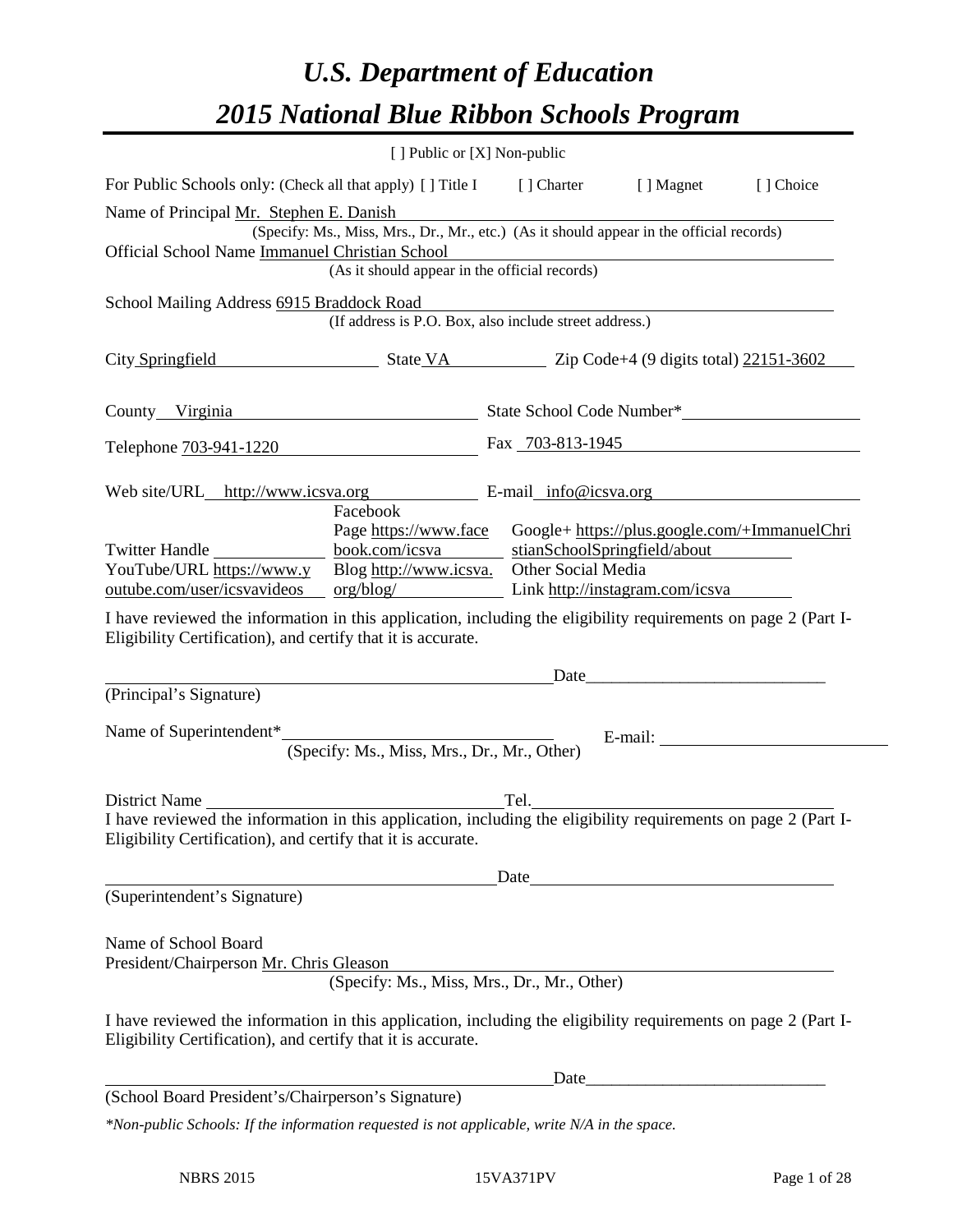#### **Include this page in the school's application as page 2.**

The signatures on the first page of this application (cover page) certify that each of the statements below concerning the school's eligibility and compliance with U.S. Department of Education, Office for Civil Rights (OCR) requirements is true and correct.

- 1. The school configuration includes one or more of grades K-12. (Schools on the same campus with one principal, even a K-12 school, must apply as an entire school.)
- 2. The school has made its Annual Measurable Objectives (AMOs) or Adequate Yearly Progress (AYP) each year for the past two years and has not been identified by the state as "persistently dangerous" within the last two years.
- 3. To meet final eligibility, a public school must meet the state's AMOs or AYP requirements in the 2014-2015 school year and be certified by the state representative. Any status appeals must be resolved at least two weeks before the awards ceremony for the school to receive the award.
- 4. If the school includes grades 7 or higher, the school must have foreign language as a part of its curriculum.
- 5. The school has been in existence for five full years, that is, from at least September 2008 and each tested grade must have been part of the school for the past three years.
- 6. The nominated school has not received the National Blue Ribbon Schools award in the past five years: 2009, 2010, 2011, 2012, or 2013.
- 7. The nominated school has no history of testing irregularities, nor have charges of irregularities been brought against the school at the time of nomination. The U.S. Department of Education reserves the right to disqualify a school's application and/or rescind a school's award if irregularities are later discovered and proven by the state.
- 8. The nominated school or district is not refusing Office of Civil Rights (OCR) access to information necessary to investigate a civil rights complaint or to conduct a district-wide compliance review.
- 9. The OCR has not issued a violation letter of findings to the school district concluding that the nominated school or the district as a whole has violated one or more of the civil rights statutes. A violation letter of findings will not be considered outstanding if OCR has accepted a corrective action plan from the district to remedy the violation.
- 10. The U.S. Department of Justice does not have a pending suit alleging that the nominated school or the school district as a whole has violated one or more of the civil rights statutes or the Constitution's equal protection clause.
- 11. There are no findings of violations of the Individuals with Disabilities Education Act in a U.S. Department of Education monitoring report that apply to the school or school district in question; or if there are such findings, the state or district has corrected, or agreed to correct, the findings.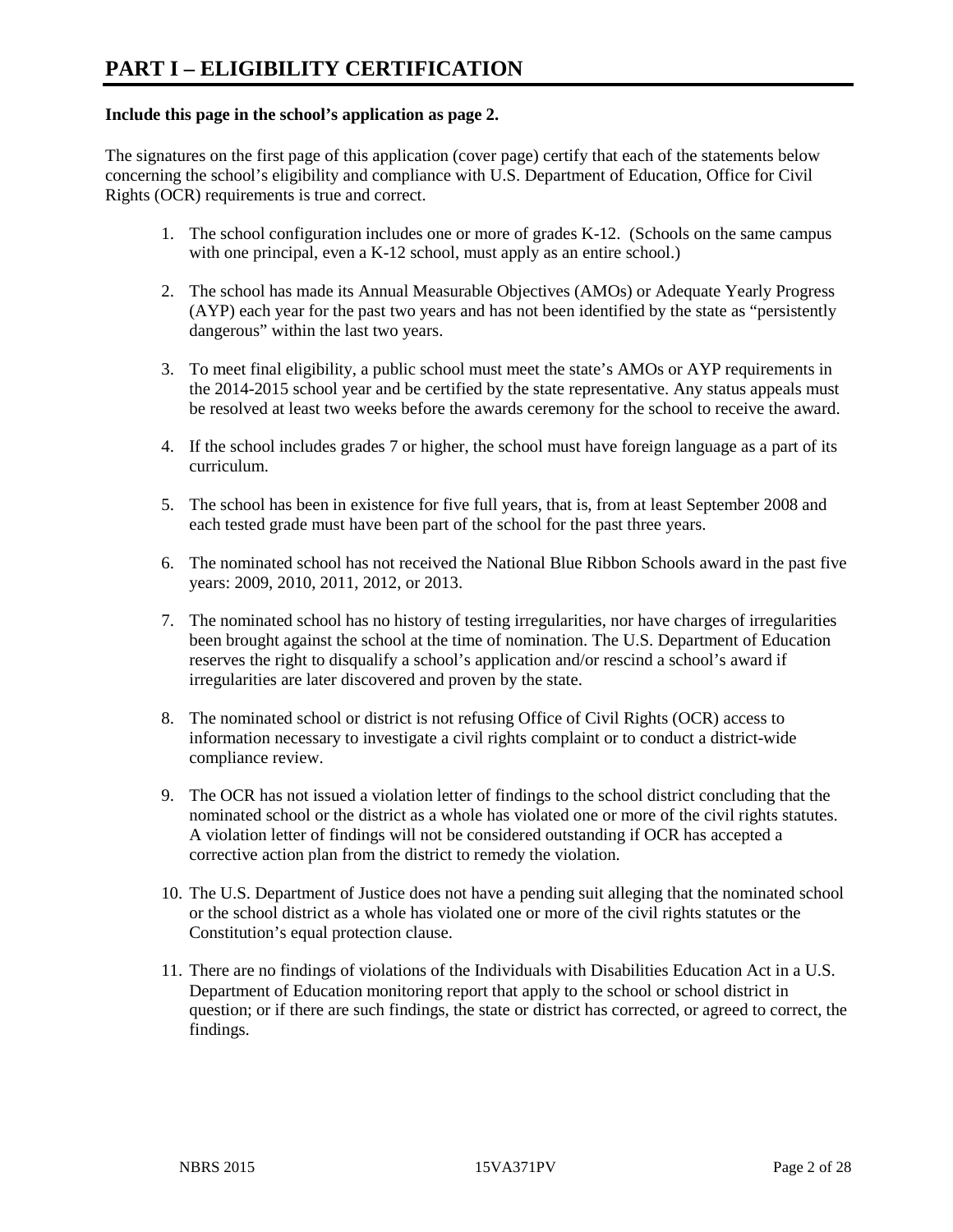# **PART II - DEMOGRAPHIC DATA**

#### **All data are the most recent year available.**

**DISTRICT** (Question 1 is not applicable to non-public schools)

| -1. | Number of schools in the district<br>(per district designation): | $\underline{0}$ Elementary schools (includes K-8)<br>0 Middle/Junior high schools |
|-----|------------------------------------------------------------------|-----------------------------------------------------------------------------------|
|     |                                                                  | 0 High schools                                                                    |
|     |                                                                  | $0 K-12$ schools                                                                  |

0 TOTAL

**SCHOOL** (To be completed by all schools)

- 2. Category that best describes the area where the school is located:
	- [ ] Urban or large central city
	- [X] Suburban with characteristics typical of an urban area
	- [ ] Suburban
	- [ ] Small city or town in a rural area
	- [ ] Rural
- 3. 25 Number of years the principal has been in her/his position at this school.
- 4. Number of students as of October 1 enrolled at each grade level or its equivalent in applying school:

| Grade                           | # of           | # of Females   | <b>Grade Total</b> |
|---------------------------------|----------------|----------------|--------------------|
|                                 | <b>Males</b>   |                |                    |
| PreK                            | 0              | $\theta$       | 0                  |
| K                               | 18             | 31             | 49                 |
| $\mathbf{1}$                    | 23             | 20             | 43                 |
| $\mathbf{2}$                    | 21             | 28             | 49                 |
| 3                               | 25             | 18             | 43                 |
| 4                               | 20             | 22             | 42                 |
| 5                               | 14             | 20             | 34                 |
| 6                               | 21             | 22             | 43                 |
| 7                               | 21             | 20             | 41                 |
| 8                               | 22             | 27             | 49                 |
| 9                               | $\overline{0}$ | $\overline{0}$ | 0                  |
| 10                              | 0              | 0              | 0                  |
| 11                              | 0              | 0              | 0                  |
| 12                              | 0              | 0              | 0                  |
| <b>Total</b><br><b>Students</b> | 185            | 208            | 393                |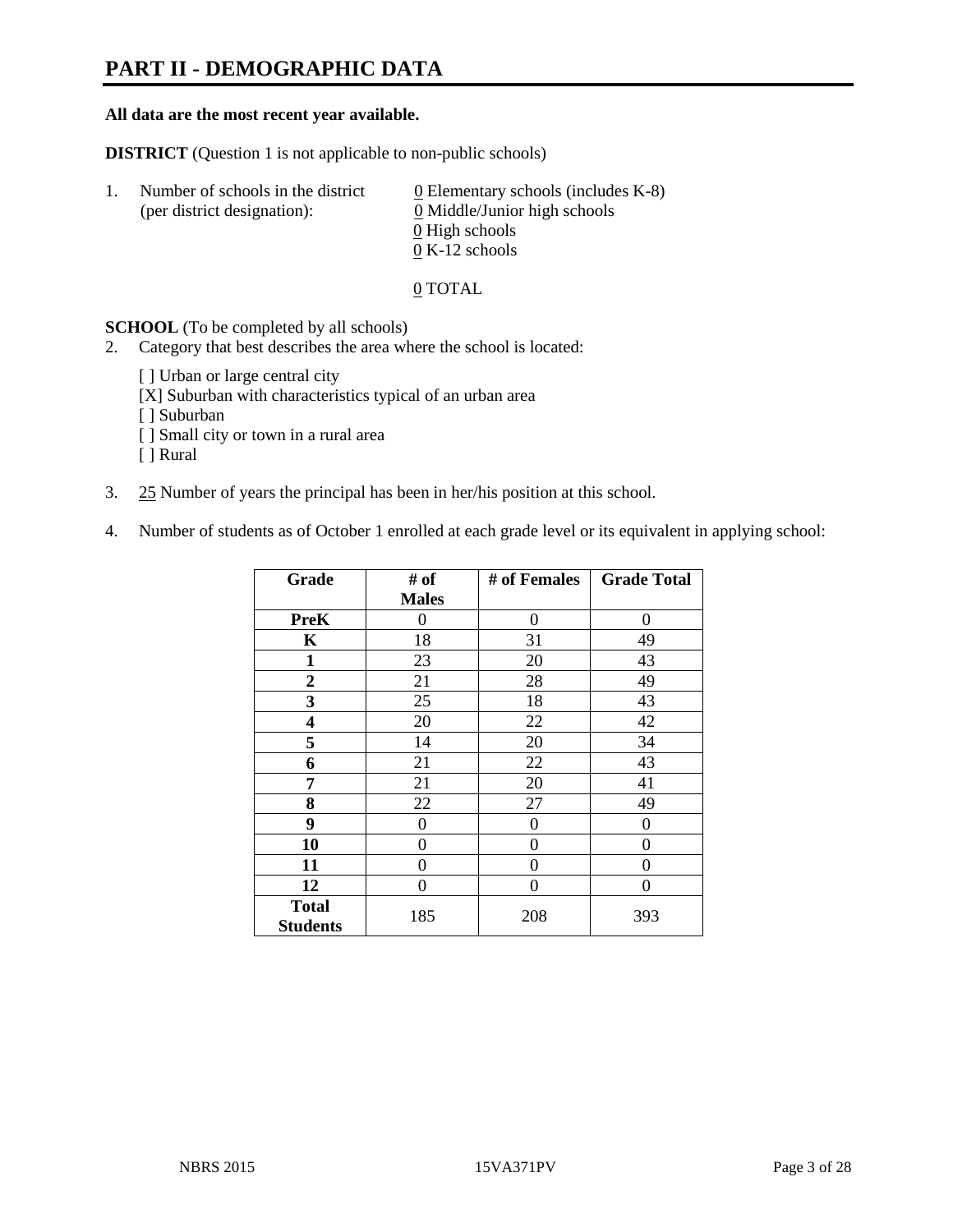the school: 12 % Asian

5. Racial/ethnic composition of  $1\%$  American Indian or Alaska Native 11 % Black or African American 5 % Hispanic or Latino 0 % Native Hawaiian or Other Pacific Islander 59 % White 12 % Two or more races **100 % Total**

(Only these seven standard categories should be used to report the racial/ethnic composition of your school. The Final Guidance on Maintaining, Collecting, and Reporting Racial and Ethnic Data to the U.S. Department of Education published in the October 19, 2007 *Federal Register* provides definitions for each of the seven categories.)

6. Student turnover, or mobility rate, during the 2013 - 2014 year: 3%

This rate should be calculated using the grid below. The answer to (6) is the mobility rate.

| <b>Steps For Determining Mobility Rate</b>         | Answer |
|----------------------------------------------------|--------|
| $(1)$ Number of students who transferred to        |        |
| the school after October 1, 2013 until the         |        |
| end of the school year                             |        |
| (2) Number of students who transferred             |        |
| <i>from</i> the school after October 1, 2013 until |        |
| the end of the 2013-2014 school year               |        |
| (3) Total of all transferred students [sum of      | 11     |
| rows $(1)$ and $(2)$ ]                             |        |
| (4) Total number of students in the school as      | 364    |
| of October 1                                       |        |
| $(5)$ Total transferred students in row $(3)$      | 0.030  |
| divided by total students in row (4)               |        |
| $(6)$ Amount in row $(5)$ multiplied by 100        | 3      |

7. English Language Learners (ELL) in the school:  $0\%$ 

Number of non-English languages represented: 0 Specify non-English languages: N/A

0 Total number ELL

8. Students eligible for free/reduced-priced meals:  $0\%$ 

Total number students who qualify:  $\qquad 0$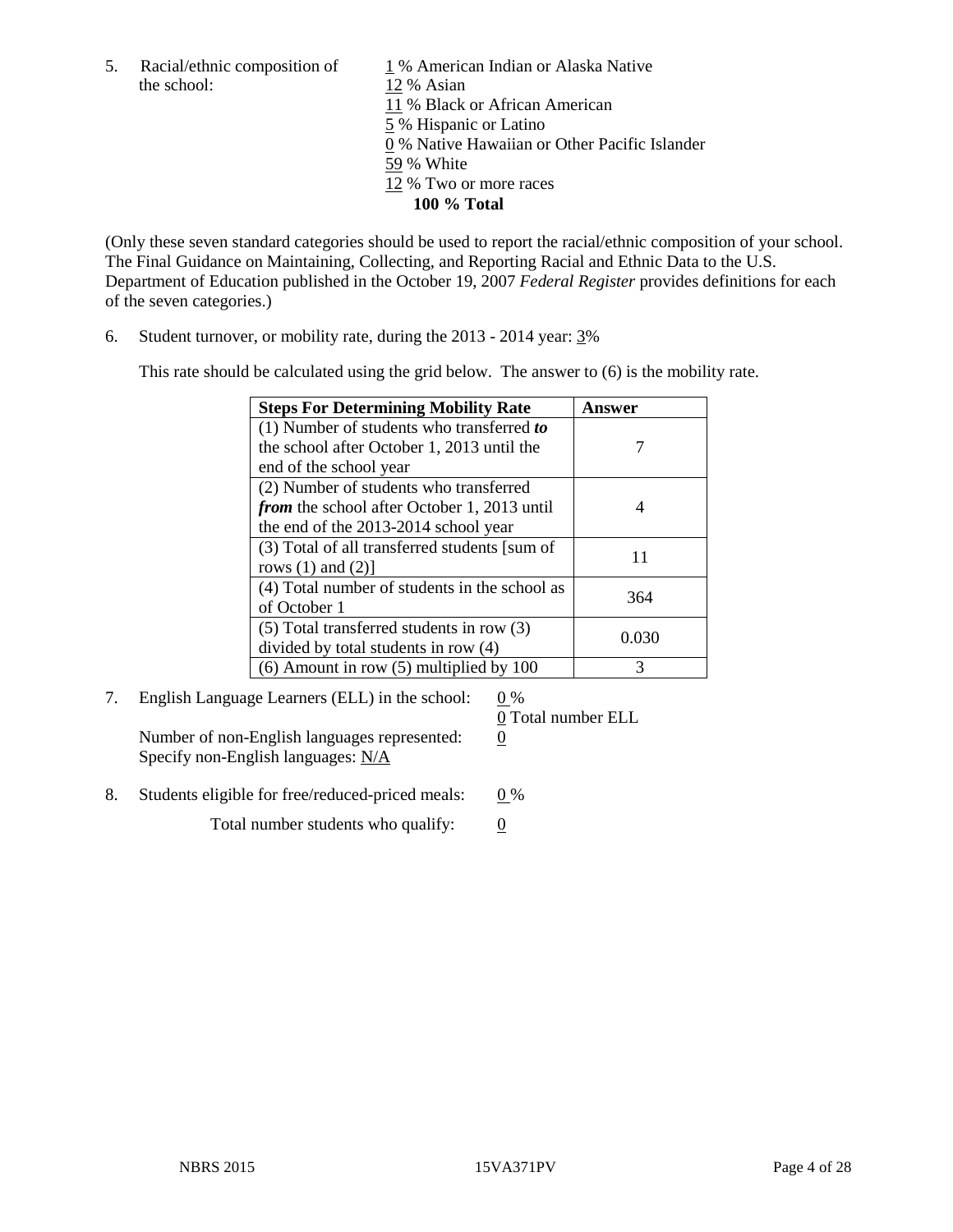37 Total number of students served

Indicate below the number of students with disabilities according to conditions designated in the Individuals with Disabilities Education Act. Do not add additional categories.

| 1 Autism                | 1 Orthopedic Impairment                       |
|-------------------------|-----------------------------------------------|
| 0 Deafness              | 25 Other Health Impaired                      |
| 0 Deaf-Blindness        | 29 Specific Learning Disability               |
| 0 Emotional Disturbance | $\underline{0}$ Speech or Language Impairment |
| 0 Hearing Impairment    | 1 Traumatic Brain Injury                      |
| 0 Mental Retardation    | 0 Visual Impairment Including Blindness       |
| 0 Multiple Disabilities | <b>0</b> Developmentally Delayed              |
|                         |                                               |

10. Use Full-Time Equivalents (FTEs), rounded to nearest whole numeral, to indicate the number of personnel in each of the categories below:

|                                       | <b>Number of Staff</b> |
|---------------------------------------|------------------------|
| Administrators                        |                        |
| Classroom teachers                    | 19                     |
| Resource teachers/specialists         |                        |
| e.g., reading, math, science, special | 9                      |
| education, enrichment, technology,    |                        |
| art, music, physical education, etc.  |                        |
| Paraprofessionals                     | 10                     |
| Student support personnel             |                        |
| e.g., guidance counselors, behavior   |                        |
| interventionists, mental/physical     |                        |
| health service providers,             |                        |
| psychologists, family engagement      |                        |
| liaisons, career/college attainment   |                        |
| coaches, etc.                         |                        |
|                                       |                        |

11. Average student-classroom teacher ratio, that is, the number of students in the school divided by the FTE of classroom teachers, e.g.,  $22:1$  21:1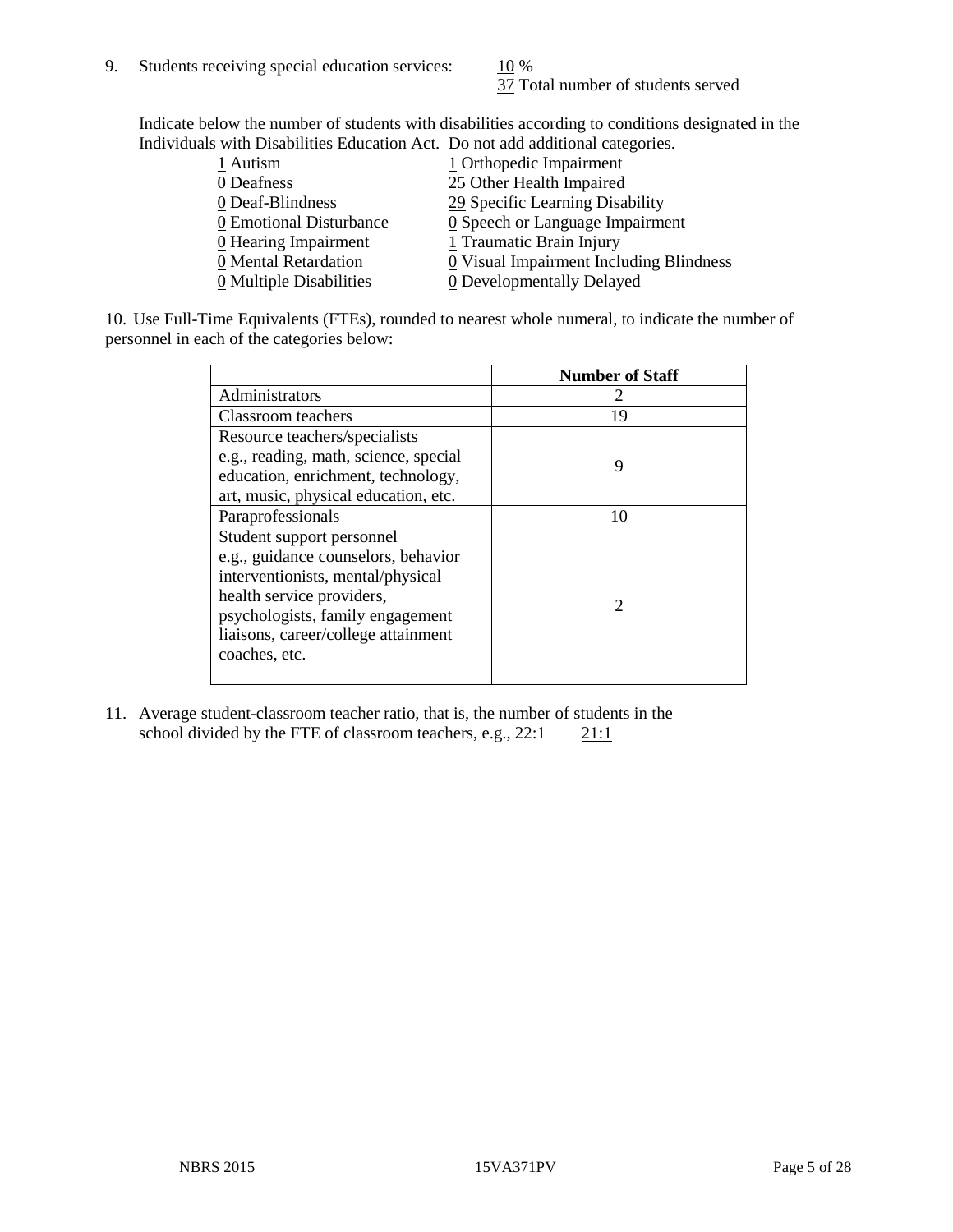12. Show daily student attendance rates. Only high schools need to supply yearly graduation rates.

| <b>Required Information</b> | 2013-2014 | 2012-2013 | 2011-2012 | 2010-2011 | 2009-2010 |
|-----------------------------|-----------|-----------|-----------|-----------|-----------|
| Daily student attendance    | 98%       | 98%       | 98%       | 98%       | 98%       |
| High school graduation rate | $9\%$     | 0%        | $0\%$     | 9%        | 0%        |

#### 13. **For schools ending in grade 12 (high schools)**

Show percentages to indicate the post-secondary status of students who graduated in Spring 2014

| <b>Post-Secondary Status</b>                  |    |
|-----------------------------------------------|----|
| Graduating class size                         |    |
| Enrolled in a 4-year college or university    | )% |
| Enrolled in a community college               | 0% |
| Enrolled in career/technical training program | 0% |
| Found employment                              | 0% |
| Joined the military or other public service   | 0% |
| Other                                         |    |

14. Indicate whether your school has previously received a National Blue Ribbon Schools award. Yes No X

If yes, select the year in which your school received the award.

15. Please summarize your school mission in 25 words or less: We partner with families to inspire purposeful lives of learning, godliness and service.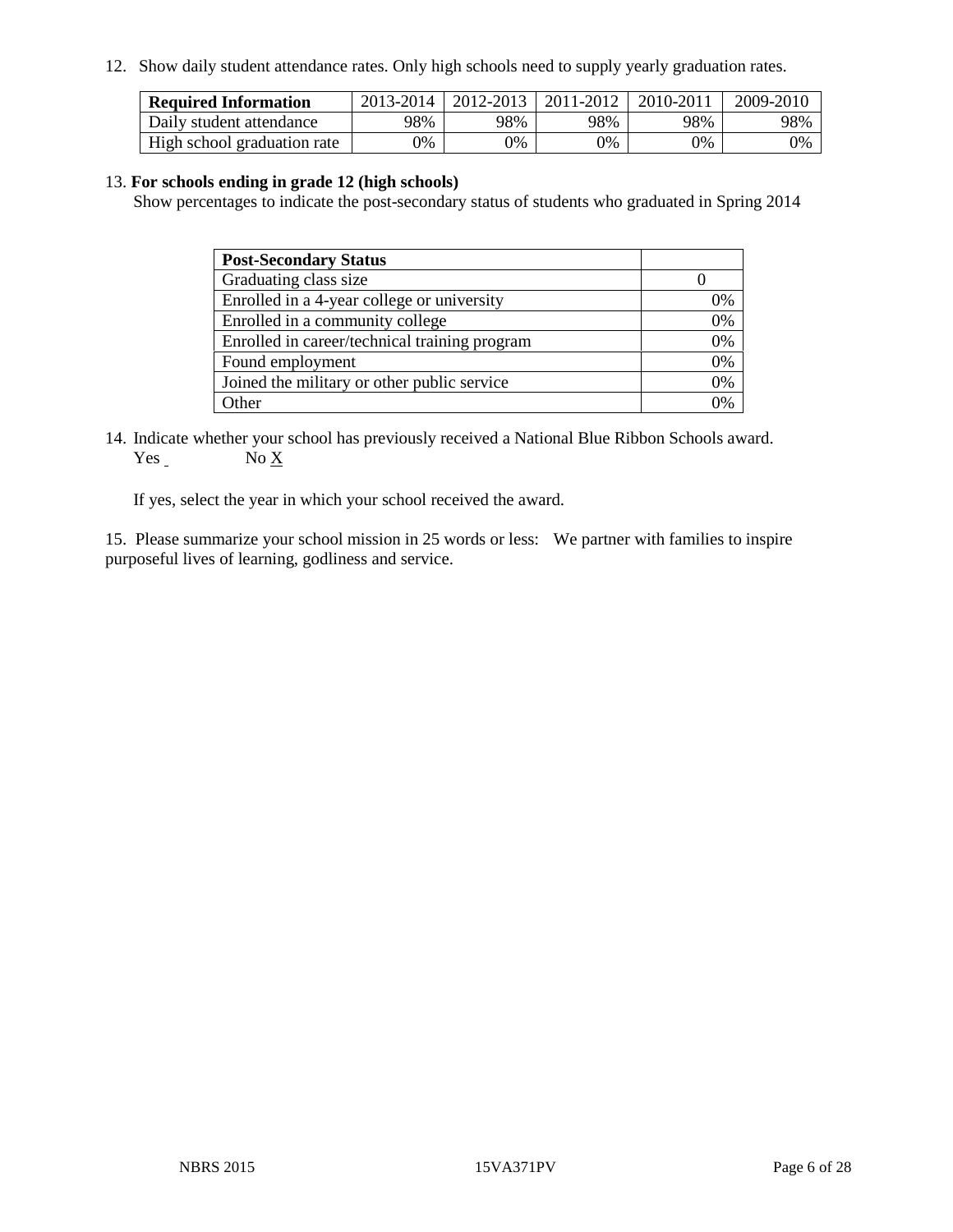# **PART III – SUMMARY**

Immanuel Christian School is located in Springfield, Virginia, a suburb of Washington, D.C. and situated in Fairfax County, Virginia. The campus is comprised of 14-acres just off the Capital Beltway and convenient to Metropolitan Washington, D.C., Northern Virginia, and southern Maryland. The surrounding Springfield community is home to families from many diverse cultures, including Korean and Hispanic populations among others. The school's accessibility to the Beltway and other major arteries brings families from all over the D.C. Metro area, but the majority of our families live in Fairfax County.

At ICS, our mission is as clear today as it was when we were founded in 1976 and is at the core of our mission statement--We partner with families to inspire students for purposeful lives of learning, godliness, and service. The school's vision and values are best expressed in our commitment to Christian education. We believe that the purpose of education is to bring us into a fuller knowledge of God, His word and His world, and to increase our understanding of that life He has designed for us. At Immanuel, education is not merely a means for making a living, but rather a means for learning how to live. To this end, Immanuel employs staff and faculty who embody what we call the "Living Curriculum." That is, those who teach and assist the students and families of ICS recognize the value of each individual in God's sight, and are involved in the work of the school to help students achieve their God-given potential academically, socially, and spiritually.

The foundational document that provides the guidelines for teachers is entitled Goals of an Immanuel Education, and incorporates four basic pillars of instruction: faith, knowledge, thinking, and communication. The Goals summarizes and correlates each of these pillars in: the emphasis on spiritual formation (faith), the acquisition of core knowledge and mastery of basic skills (knowledge), training in critical thinking and problem solving (thinking), and the development of written, verbal, and visual communication skills (communication). Immanuel's curriculum guides incorporate each of these goals throughout all content areas, providing teachers with a framework for teaching that embraces the whole child. An Immanuel education is designed to instill Christian character in our students, provide challenging, authentic educational experiences, and equip them for future success and achievements.

Our administration and faculty have embraced the challenges of education in the 21st century through the acquisition and expansion of our technology platform. In Fall 2012, the school completely revamped our website, which is now more visually appealing, comprehensive, and user-friendly. Parents can use the website to find a wide variety of useful information, download forms and schedules, and access the RenWeb portal, a database and classroom connection resource.

In 2013, all instructional personnel received new Dell laptops; the school also acquired a cart of minicomputers for use by middle school students in creative and persuasive writing. These new tools augment the existing computer resources in the Technology Education Center and the Promethian interactive boards in each classroom.

Immanuel is always moving forward in academics, especially in the area of STEM instruction and opportunities. Middle school students who have demonstrated advanced math skills can enroll in seventh grade algebra class, and advanced eighth grade students can take geometry. In addition, the middle school math teachers provide interested students with an array of exciting math challenges, from participation in the Math Olympics and Rubix Cube competitions, to weekly Math Counts and Math Club meetings - all designed to encourage math ability and nurture interest in applied mathematics.

One of the most significant achievements in the past three years has been the upgrade of our school security system. In addition to revising school emergency procedures, a number of physical and personnel changes keep our students safer and more secure. These changes included hiring full-time security personnel, installing a visitor ID badge system which cross-references visitors against police databases, installing swipe locks to all classroom and external doors, and fitting external windows with a security film.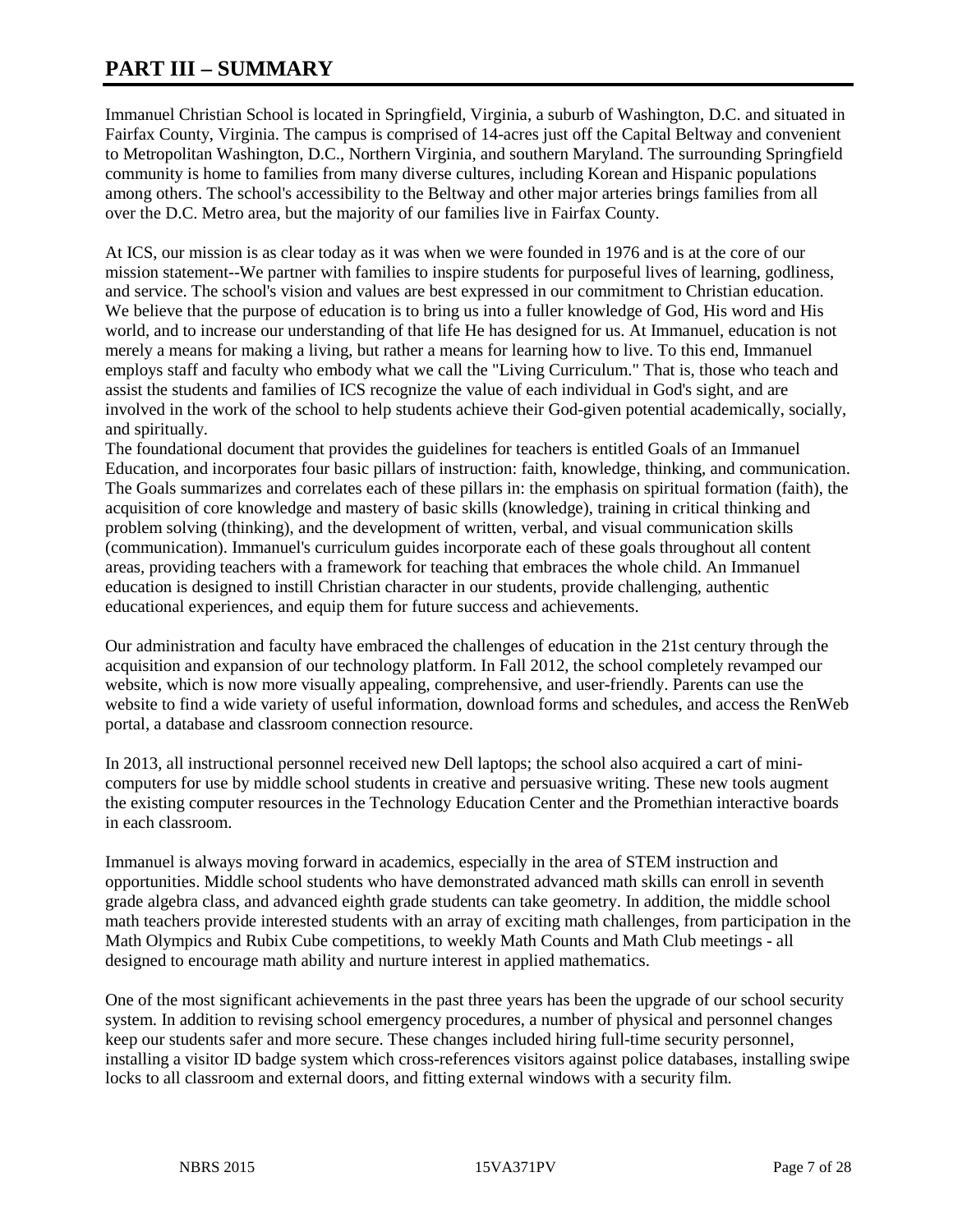On order to grow and change to become a more effective and responsive educational institution, ICS is transitioning from a three-member academic leadership structure to an upper and lower school organization with one principal for grades K-4 and another for grades 5-8. To continue to encourage increased enrollment, a third kindergarten class was added in the 2014-2015 school year. Studies are underway to reduce class sizes to no more than 22 students per classroom, allowing for more individualized attention. The recent expansion of the enrichment program allows more opportunities for gifted and advanced students to reach their potential, even as we continue to serve the population of striving students through our Discovery, Barton's, and Search and Teach programs. Finally, a Classroom Resource Assistant will join our faculty in 2015-2016 allowing for additional instructional reinforcement.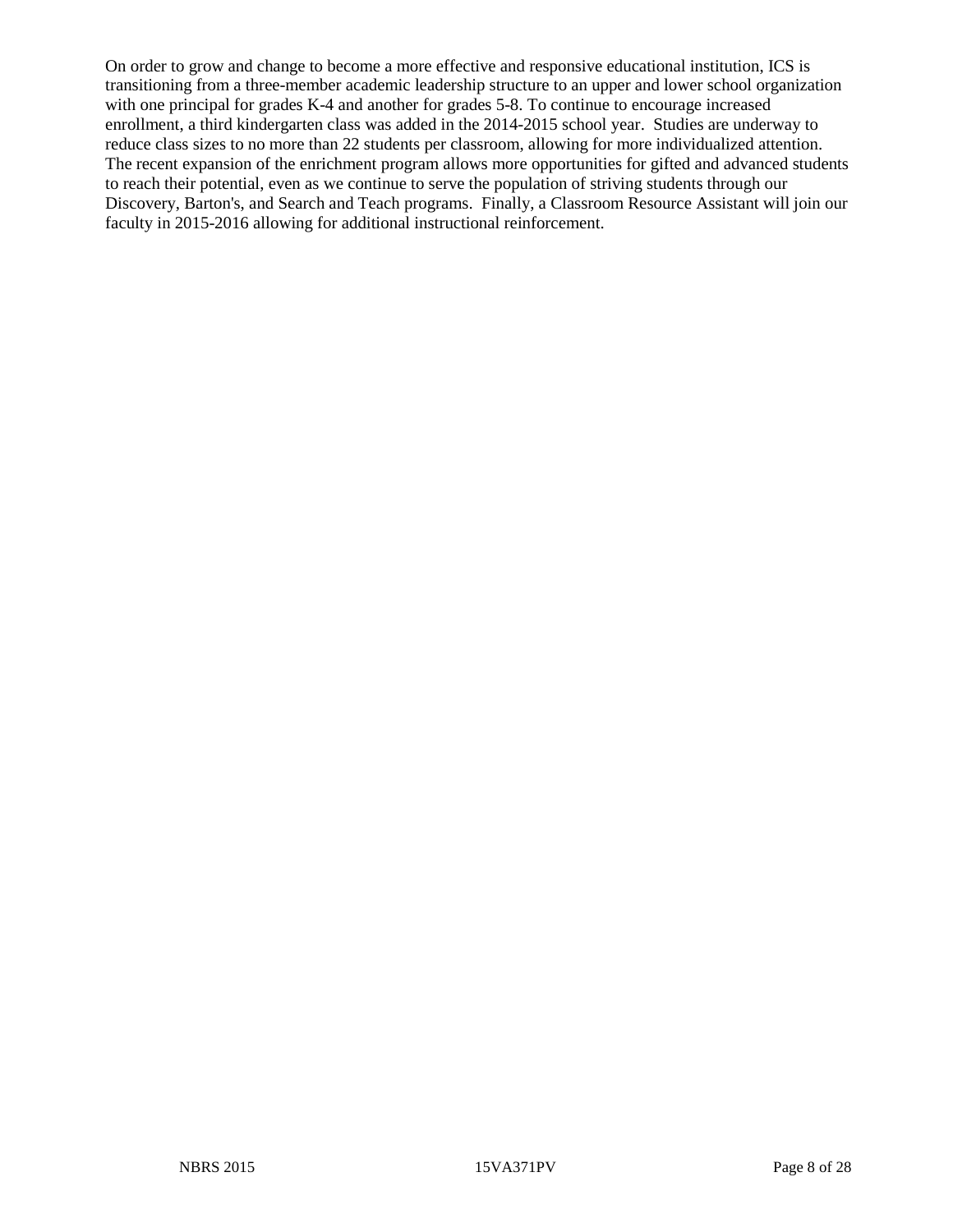# **1. Core Curriculum:**

#### Language Arts

Engaging, multi-sensory, and developmentally appropriate lessons in reading, writing, grammar, oral language, and research skills form the core our of Language Arts studies. Teachers plan and prioritize instruction based on our recently revised, school-wide Scope and Sequence, which emphasizes a range of strategies to support student language development. These include creative thinking and collaborative assignments that build reading comprehension, teacher-guided lessons to promote vocabulary and spelling acquisition, narrative, persuasive and expository writing, and the use of multiple reading genres to increase interest and broaden appreciation. Poetry reading and the figurative language used by poets forms the basis for poetry appreciation and composition. Grammar and usage instruction enhances student writing and includes sentence diagramming in the upper grades. Expressive writing begins with daily journaling in kindergarten as students write to express their thoughts and ideas while also developing basic writing and language skills. Search and Teach resource staff identify struggling readers at the primary level so that students can receive early interventions. Every classroom teacher offers differentiated language arts instruction through leveled reading, tiered responses to reading, individualized writing assignments, and remedial or accelerated tasks in curriculum materials.

#### **Mathematics**

Our comprehensive math program motivates students to build on prior knowledge to learn, understand, and apply new concepts. The in-depth study of numbers, patterns, relationships, measurement, estimation, inference, and logic forms the foundation for critical thinking, problem solving, and reasoning skills.

Math is viewed as an applied science that deals with relationships among quantity, measurement, and properties. Instructional methods include systematic and explicit instruction, drill, peer tutoring, individualized assistance, modeling, cooperative learning, math labs, tiered projects, and hands-on activities. Math teachers use technology tools to demonstrate computation and applied math, for virtual manipulatives, and to enhance mathematical thought and understanding. Primary math instruction features extensive use of manipulatives to develop representational number concepts. Beginning in fifth grade, math classes are divided by ability level which enables those students who demonstrate early Algebra readiness to progress to high school level Algebra and Geometry in middle school. To meet the needs of striving students, ICS math teachers offer additional assistance on an as-needed basis. Gifted or high-achieving math students participate in Math Enrichment classes in which advanced computation, logic problems, and games stimulate critical thinking and develop a range of math skills.

#### Social Studies/History

Critical thinking, collaboration, and creative problem solving activities are central to the study of world and national history, geography, civics and culture in the social studies and history curriculum.

Understanding diverse people groups and their histories is essential in our multi-cultural society. Not just a rote memorization of dates and places, social studies classes combine the power of the Internet in accessing primary and secondary sources, lively classroom discussion, and inquiry-based projects to make history come alive. Strands developed sequentially through all grades include knowledge and content goals in history, geography, economics, cultural-social-political structures, and the role of government.

Teachers at all grade levels integrate high quality historical novels with history studies, which contributes to a well-rounded view of a historical time or place. Content area integration also adds depth and insight to the study of people, places and events in a historical setting and promotes higher order thinking as students synthesize themes and information from discrete subjects.

#### Science

Students in hands-on science classes learn to thoughtfully and analytically engage the world around them. Lessons emphasize critical thinking, and pondering questions and problems instead of rote memorization of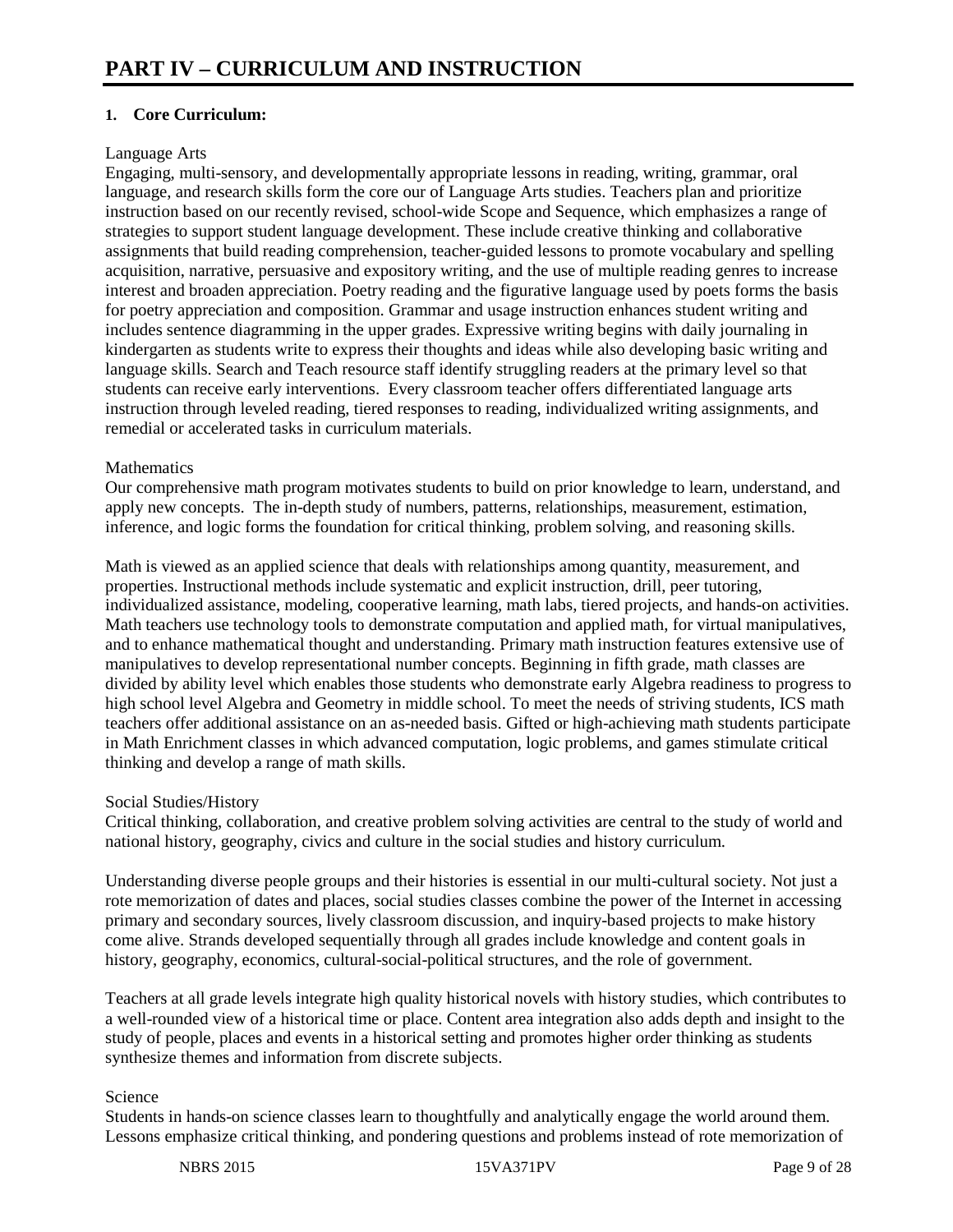facts. Rigorous academic instruction is designed to challenge and excite students as they connect theory with the natural world.

In the primary grades, students begin scientific inquiry using science kits and teacher-created lessons. In third through eighth grades, students progress through curriculum that includes observation, experimentation and analysis related to various areas of scientific thought. In environmental and physical science in the elementary grades, students study a variety of plants and various organisms to learn more about their structure, growth and development, and impact on their habitat. Middle school students learn principles of earth science, astronomy, biology and microbiology, physics, and chemistry - all chosen to provide graduates of ICS with a comprehensive understanding of the physical universe. Every unit includes lab instruction and a variety of hands-on activities that engage all learners.

#### **2. Other Curriculum Areas:**

#### Fine Arts - Visual

The Fine Arts program spans the spectrum of artistic genres that encourage students' expression, appreciation and creativity. A walk through the halls of Immanuel is like a stroll through an art gallery as student work is on display throughout the school. Every student is involved in the creative process, from simple line drawing in kindergarten to photographic composition in middle school. Weekly art classes in grades K-6 include instruction in the use of color, drawing and painting, sculpture in a variety of media and units based on works of the masters, in which principles of color, form, and technique are featured. Many art projects integrate with social studies and literature units, and enable the appreciation of art as a means of intellectual expression.

Seventh and eighth grade students can choose from a selection of Fine Arts classes offered through Middle School Electives. Painting, photography, sculpture, and other media encourage creativity and artistry in semester-long classes.

#### Fine Arts - Performing

Participation in the performance arts is a staple of the Immanuel curriculum. Drama classes are available to middle school students through Electives, but students at every grade level develop oral language, memorization, and performance skills in plays, readings, and enactments throughout the school year. Formal drama class is offered once a year as a Middle School Elective. Students in Drama discuss the elements of dramatic presentation, experiment with improvisation, and become actors and singers in a play performed for the ICS community at Grandparent's Day Chapel. Role-playing enables children to understand and appreciate the thoughts, motivations, and actions of a character or historical figure. For example, third grade students perform the Moving West play that chronicles the westward expansion in America during the 19th century. Fifth grade curriculum integrates the study of ancient Rome with the performance of Shakespeare's Julius Caesar as students gain understanding of the limits of power and the historic role of autocratic government while enjoying the process of collaboration in putting on a play.

Basic music theory, choral performance, musical instruments, and note reading are all part of weekly music instruction in grades K-6, which also includes exposure to a variety of musical genres. Individual, weekly music lessons are offered in string, wind, brass, or percussion instruments or piano. As students become more accomplished musicians, they may become part of either the beginning or concert orchestra. An afterschool choral program provides vocal performance opportunities for upper school students.

#### Foreign Languages

Spanish language familiarity, acquisition and proficiency are taught in grades K-8. Middle School students can also choose to take one semester of language introduction in Latin during Electives period. The primary Spanish program consists of weekly classes that focus on acquiring vocabulary, developing listening and inference skills, and speaking basic conversational phrases. In the elementary grades the academic priorities are to continue the development of vocabulary and speech, begin to acquire grammar skills, and become acquainted with the people and customs of Spain and Latin America. These weekly classes prepare students for middle school Spanish. Spanish classes in grades 7-8 meet three times per week and are designed to teach the language with purpose and context, and in preparation for the 8th grade Performance Assessment which determines readiness for high school Spanish. Emphasis is placed on grammar and vocabulary and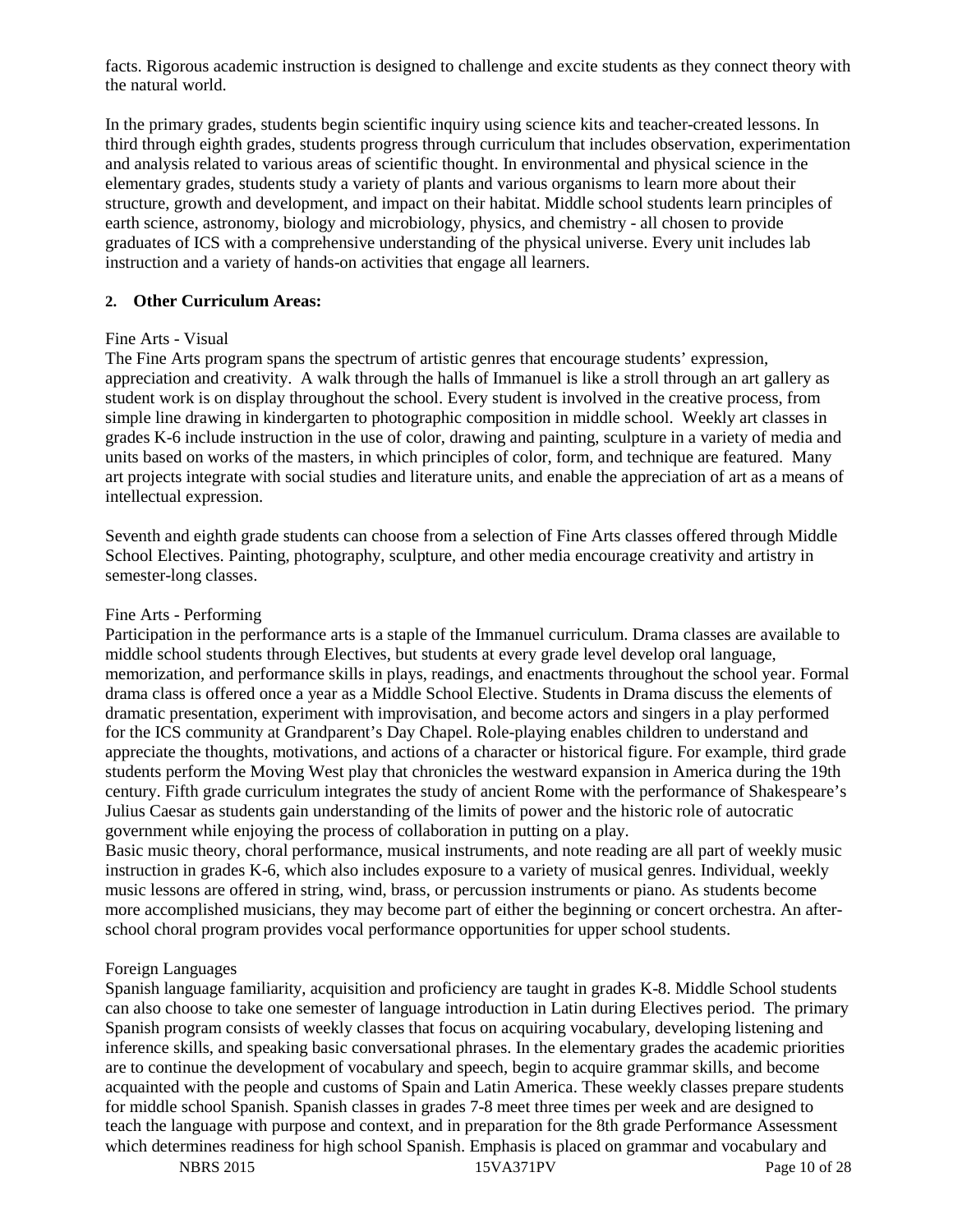the ability to converse comfortably in Spanish. These classes insure that Immanuel Christian School is in compliance with the Blue Ribbon program's foreign language requirements.

## Physical Education

The PE program at Immanuel emphasizes the importance of personal fitness, sportsmanship, athletic skills, healthy eating, and affirmative social relationships. Classes meet twice weekly for Grades 3-8 and three times a week in Grades 1-2. Students in fifth grade through middle school are eligible to participate in an array of interscholastic sports: soccer, cross-country, basketball, lacrosse and softball.

Regular PE classes begin with calisthenics to develop muscle tone, flexibility and strength. Primary students learn cooperative play and acquire motor skills and endurance through a variety of developmentally appropriate games and activities. Emphasis is placed on sportsmanship, honesty, and fair play at all grade levels. Students at every grade level learn the rules and knowledge necessary to play a variety of team sports and also receive instruction in health and nutrition classes that communicate the importance of physical, mental, and emotional health.

# **3. Instructional Methods and Interventions:**

In our classrooms, teachers employ the "know, understand, and do" methodology to instruction, and design units of instruction that meet the needs of all learning styles and ability levels. Our goal is to provide opportunities for developmentally appropriate, pedagogically rich, engaging academics that encourage each student to reach his or her highest potential. ICS students are not just passive learners, but involved in the learning process through varieties of differentiated assignments including, but not limited to, subject-area integrated projects, oral language opportunities, and authentic tasks. For example, kindergarten students learn applied math and science concepts through the "Kinder-garden," an actual on-site food garden that students plan, prepare, plant, cultivate and harvest. Novels in all grade levels are integrated with the social studies and history curriculum. As a result students make connections between words on the page and realworld people and events. In fourth grade, students read a novel set in colonial times which connects to a social studies field trip to Gadsby's Tavern, and the Colonial Days activity in which students dress as colonists, play games of the era, and have a lunch of foods common in colonial times.

Similarly, in seventh grade students studying the Civil War read "Rifles for Waite," take a field trip to a Civil War battlefield, and engage in mock debates that stimulate deeper understandings of the conflict. All science classes feature hands-on lessons and lesson extensions such as the second grade dinosaur unit field trip to a nearby creek bed in which students find a variety of real fossils. Students in 7th and 8th grade use physics, applied math, and science concepts in after-school Rocketry Club to design, simulate, build and fly a one-stage rocket. These students must problem-solve in the field to modify the rocket to comply with flight parameters and adjust to weather conditions.

To complement and enhance classroom instruction, Immanuel features a computer lab and an array of technology assets. The focus of technology is on integrating the use of devices into the curriculum in a natural and responsive manner. By the time ICS students reach middle school, they apply skills through advanced math programs, digital animation and web design, and access productivity tools to design, develop and present digital projects. Our updated media center is complete with Chromakey Green Screen, lights, digital video camera and video editing equipment.

Students at any grade level who demonstrate the need for academic support or enhanced instruction are referred to specialists who meet with students to provide the necessary services.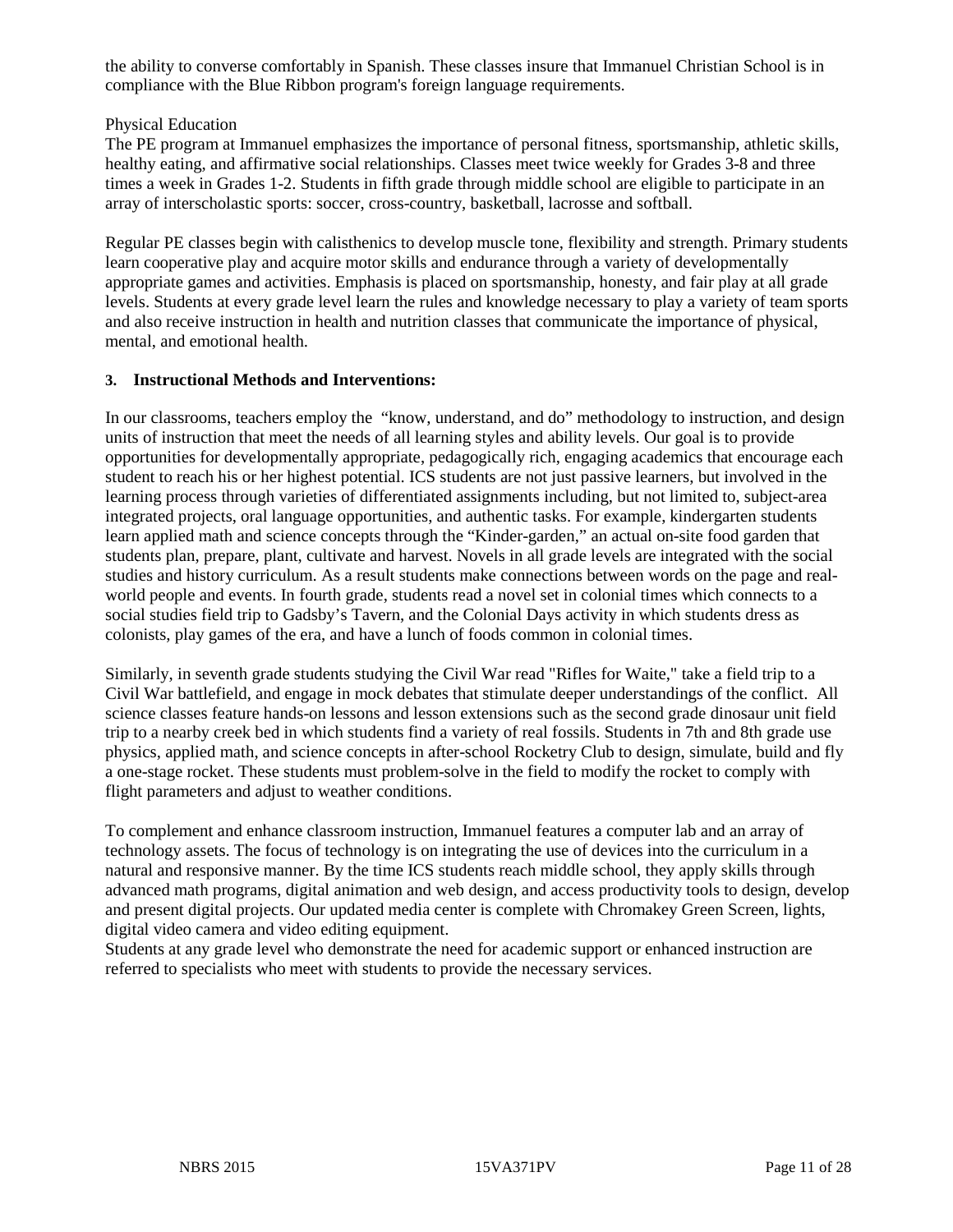## **1. Assessment Results Narrative Summary:**

Analysis of the past five years of testing results at ICS reveals information that can be directly related to several factors. In most grades the low-water mark in scores was in April 2012. It was in 2012 that ICS changed testing instruments from the SAT, which had been used in previous years, to the Terra Nova 3. The Terra Nova 3 was adopted by ACSI in that year, and Immanuel followed suit as we use the services of ACSI for test ordering, scoring, and reporting. Many features of the Terra Nova 3 test were an improvement over the SAT, but the new test proved to be more rigorous than the previous testing. However, two-thirds of the grades reported higher scores in both math and reading in 2013 and 2014 as teachers and students have adjusted to the more difficult test.

A review of scores in both math and reading shows a marked consistency in scores in the third grade. We attribute this to the long-term stability of teachers in third grade. Particularly in grades where circumstances required prolonged teacher absence or mid-year replacement, testing scores were somewhat lower. As we have focused our analysis on grades and years in which scores decreased, it became apparent that students in fifth grade were having difficulty with math concepts related to decimals and fractions. This was verified anecdotally from middle school math teachers. As a result, elementary math teachers have emphasized instruction in those areas. In general, however, standardized testing scores at ICS have remained mostly at 85% or higher. New math curriculum in the elementary grades, additional activities and resources for middle school math students, and the addition of a dedicated position to teach gifted and advanced students have all contributed to the most recent higher scores in the Terra Nova 3.

# **2. Assessment for Instruction and Learning and Sharing Assessment Results:**

Immanuel relies on the professional expertise of the faculty and oversight from our experienced leadership to evaluate and improve instruction. These leaders provide support and accountability for teachers at each grade level to apply their analysis of assessment instruments to classroom instruction.

In the primary grades, the acquisition of reading skills is regularly notated and addition instruction is available. Primary teachers use formative assessments in reading and math, and track student progress in all subjects anecdotally. Regular consultation between cohort teachers at each grade level ensures parity in instruction and assessment, targeted pretesting, equivalent assessment instruments and expected outcomes, and informed instructional improvements that support student learning. While our teachers do not receive specific training in data analysis and interpretation, they confer regularly with the instructional supervisor, whose responsibilities include the classroom observation of teachers and evaluation of their lesson plans and assessments. The instructional supervisor reviews annual and local testing results with teachers and assists them in connecting content and pacing to demonstrated student ability. Middle school parents can access their child's test grades 24/7 through the RenWeb portal, and parents of primary and elementary students regularly receive a packet of their child's assessment results from the classroom teacher. In addition to annual Terra Nova 3 testing in grades 3-8 and InView aptitude testing for grades 3, 5, and 7, teachers use assessment materials provided by textbook companies and teacher-created assessments based on what has been taught in class. Sixth grade students take the Iowa Algebra Aptitude Test to determine placement in seventh grade math classes. Teachers at all grade levels employ a range of formative and summative assessment tools that are calibrated to identify and support individual learning strengths, styles, and modalities in the acquisition of content mastery.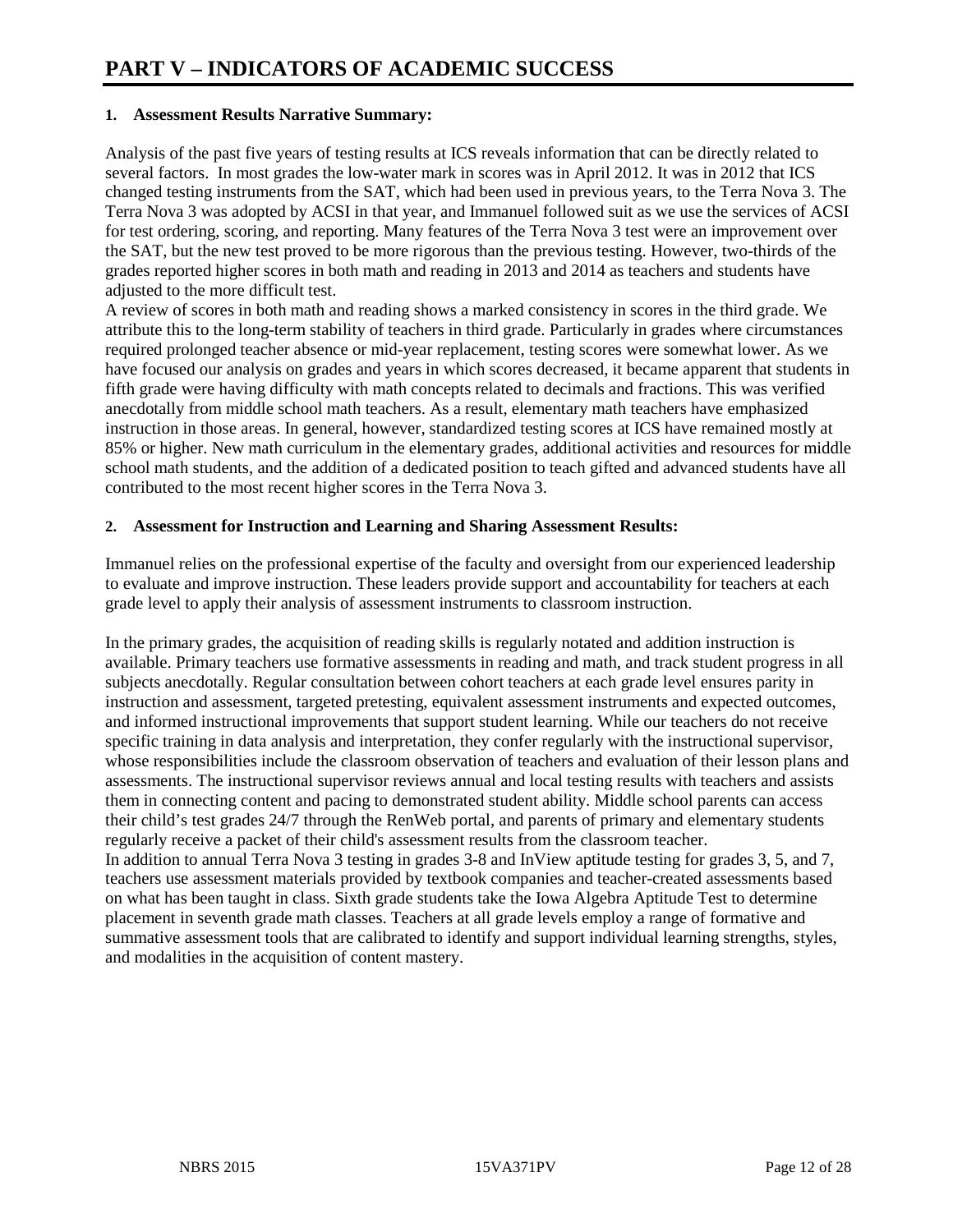# **1. School Climate/Culture**

Partnering with parents to develop the Christian character of their children is a principal goal and responsibility of our staff and faculty. Because we believe that a life of character begins with with a change of the heart which is expressed through service, our students participate in on-going class service projects through our Character-in-Action program, where they experience the joy and satisfaction that comes from meeting the needs of others outside the walls of ICS. From visits by primary students to nursing home residents, to eighth grade students engaging with children with moderate to severe learning disabilities at a parents' day-out program, our students gain authentic opportunities to enrich their own lives as they reach out to others through Character-in-Action.

In 2007, our Head of School developed the school-wide Bonus Verse Program which unites our school around a theme related to the selected verse for the school year. The Bonus Verse focuses on a short passage of scripture with a graphic theme (a well, a mirror, a root, a treasure) that is tied to a spiritual formation principle. Each verse or passage is a doorway to an entire body of biblical literature that speaks to these themes. Our goal is to live with one of these passages for a full year, exploring its message and other correlating scripture. Chapel messages introduce and develop the theme and teachers reinforce the principle in classroom discussions. Students who memorize the passage have an opportunity to recite it to the Head of School and have a brief discussion about its meaning. Every year since the inception of the Bonus Verse program, students at every grade level have had the privilege of devoted, uninterrupted time with the Head of School as they discuss the verse and its personal life application - a unique and valuable experience in the life of each child.

Because our faculty and staff are the heart of our Living Curriculum, the administration is committed to providing the highest degree of professional and financial support possible. Immanuel offers its teachers competitive salary and benefits, tuition assistance for graduate studies, free attendance at professional conferences through Title II monies, weekly in-house professional development, and classroom guidance from an experienced Instructional Supervisor. Daily devotional and team meetings promote spiritual and personal encouragement to our faculty and staff while building camaraderie and professionalism.

#### **2. Engaging Families and Community**

One enduring focus of Immanuel Christian School has been its partnership with the parents of our students. Our mission statement begins, "We partner with parents..." underscoring the vital importance we place on the home-school connection. The administration is purposeful about this connection and has created a number of venues to provide information assistance to parents. Every teacher either maintains a class webpage/newsletter or posts timely information through RenWeb, a secure website for parents which features classroom schedules, homework assignments, and secure access to individual student grades. Teachers are available for conferences during annual conference time or on an as-needed basis, and respond to all parent emails within 24 hours during the school week. In 2010, the administration developed grade-level Parent Service Teams to facilitate parent involvement in student activities such as field trips, class parties, and Bible verse recitation. The support teams work with the classroom teachers to involve parents and help them fulfill their required parent service hours. This level of cooperation and interaction provides students with the allied support from home and school that is necessary for success in the classroom.

ICS interacts with the surrounding community through our annual Serve-A-Thon event. Serve-A-Thon is designed to meet needs in our community while showing students tangible ways to put Christian character into action. Each year since 2005 our students have been involved in a variety of community service projects, including planting trees in local parks, assisting at a local food bank and washing fire trucks and ambulances. Our middle school students join students in a Washington, D.C. public school to package humanitarian supplies for one of our overseas partner schools in Rwanda, Romania, and India. Each May, our sixth grade students welcome third graders from our partner school in D.C. for a day of games, crafts,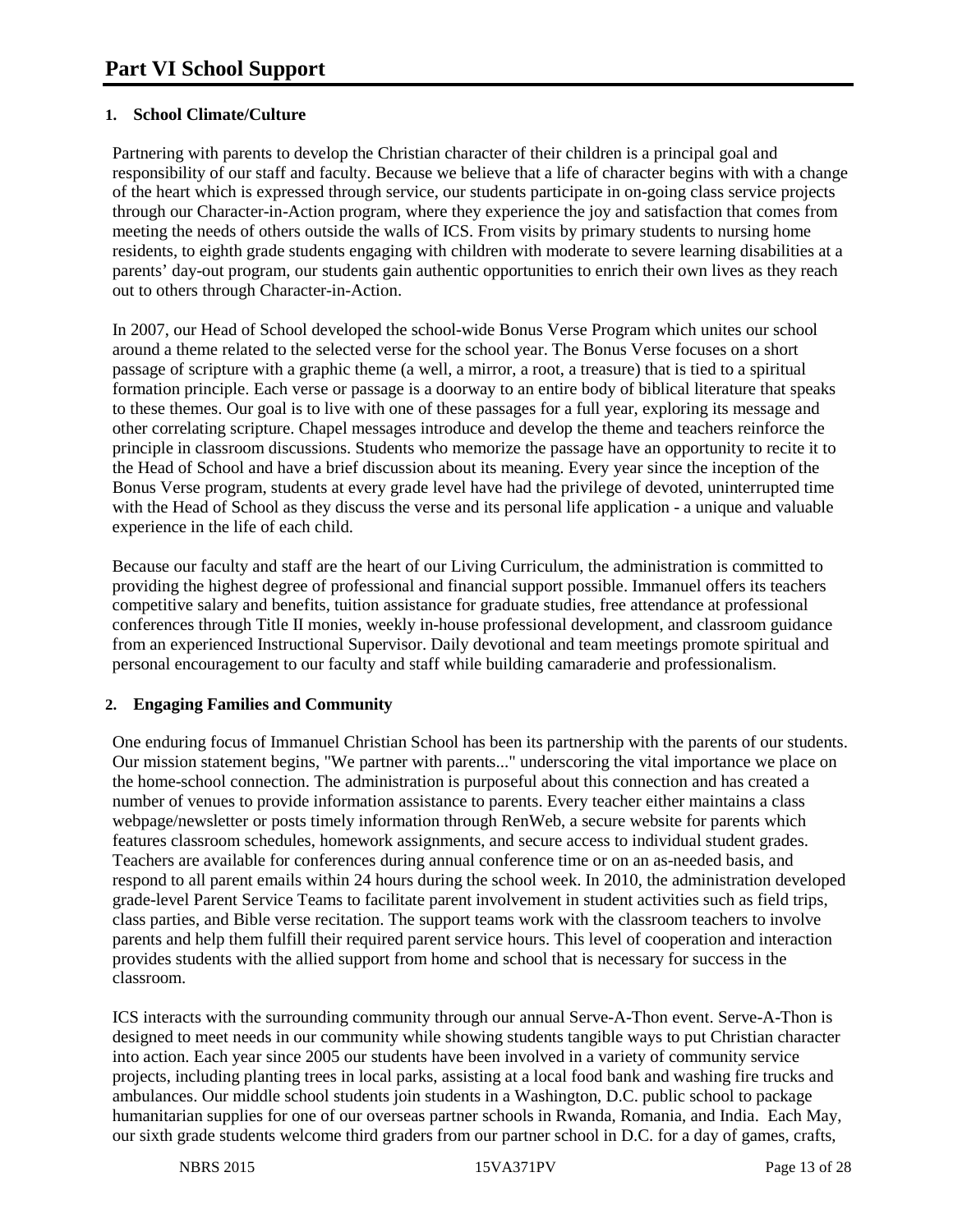and sports. This visit is the culmination of the "Book Buddies" reading program, in which our sixth graders travel periodically to the D.C. school to spend time reading with their third grade buddies. There is additional Book Buddies program with our seventh grade students and kindergarteners at a nearby Fairfax County public school. At Thanksgiving, students donate canned goods that fill food boxes for needy families at this school in nearby Annandale, Virginia. Through all of these targeted, purposeful programs, students at ICS learn how to be a contributing member of their community and put their faith into action.

#### **3. Professional Development**

The ICS faculty is comprised of caring, qualified professionals with extensive education, training, and experience in the fields of early childhood, elementary and secondary education. All faculty members hold at least a bachelor's degree and almost half have master's degrees. In order to help teachers maintain their proficiency, the administration provides an extensive, in-depth program of professional development and skills training throughout the school year and into the summer. The Instructional Supervisor oversees professional development, assisted by the assistant head of school and technology coordinator. ICS has early dismissal at 1:30 on Monday afternoons, and this schedule provides time for regular professional development, computer training, and cohort meetings. Teachers receive resources and instruction on a monthly basis from the technology coordinator. Because our school's technology plan is fully coordinated with our curriculum, the programs and websites that are presented to the faculty can be quickly and seamlessly integrated into daily instruction.

The Instructional Supervisor targets other Monday afternoons to address areas of need or interest for the faculty. Recent topics include classroom management, meeting the needs of visual learners, curriculum development for Bible instruction, and preparation for back to school nights and parent-teacher conferences. All Monday afternoon sessions are designed to support teachers in developing lesson and unit plans, classroom management, and instructional methodologies and have a direct impact on student achievement.

In addition to Monday afternoon meetings, faculty members are encouraged to attend professional conferences that help them in content area instruction. This fall, members of K-8 faculty attended NCTE, NCTM, NSTA, VSTE and ACSI Regional conferences. The administration makes use of Title II funds to support attendance at these conferences. Teachers who attend a conference are asked to present at a Monday afternoon professional development session to share teaching ideas and resources with the rest of the faculty.

Administrative personnel also attend professional conferences. For example, our new Enrollment Manager attended a conference for admissions specialists during the summer, bringing back many new ideas to energize our admissions process.

#### **4. School Leadership**

The Governing Body and Leadership of ICS consistently support and enhance student performance and organizational effectiveness in our school, guided by a comprehensive set of procedures and practices crafted over the years by the school board and enacted by the administration. Board members and school leadership work closely together to ensure that the purpose and direction of the school, as articulated in our mission statement, serves as the foundation of all academic, administrative, and community-oriented communications and activities. In addition, the school board takes seriously the responsibility to adhere to high standards of professionalism, integrity, and collaboration with respect to its oversight of school personnel and finances, faculty professional development, student instruction and security, emphasis on the spiritual formation of students, distinction between board and administration responsibilities, and parent and community relationships.

The Head of School is responsible for all day-to-day functions of the school, supported by the Assistant Head of School. The Director of Finance provides information for the independent annual audit, maintains budget oversight and develops a timeline for expenditures based on priorities set by the board. Beginning in the 2015-16 school year, ICS will transition to new academic leadership structure with an upper and a lower school principal, each of whom will be responsible for all instruction and instructional personnel in their grade levels.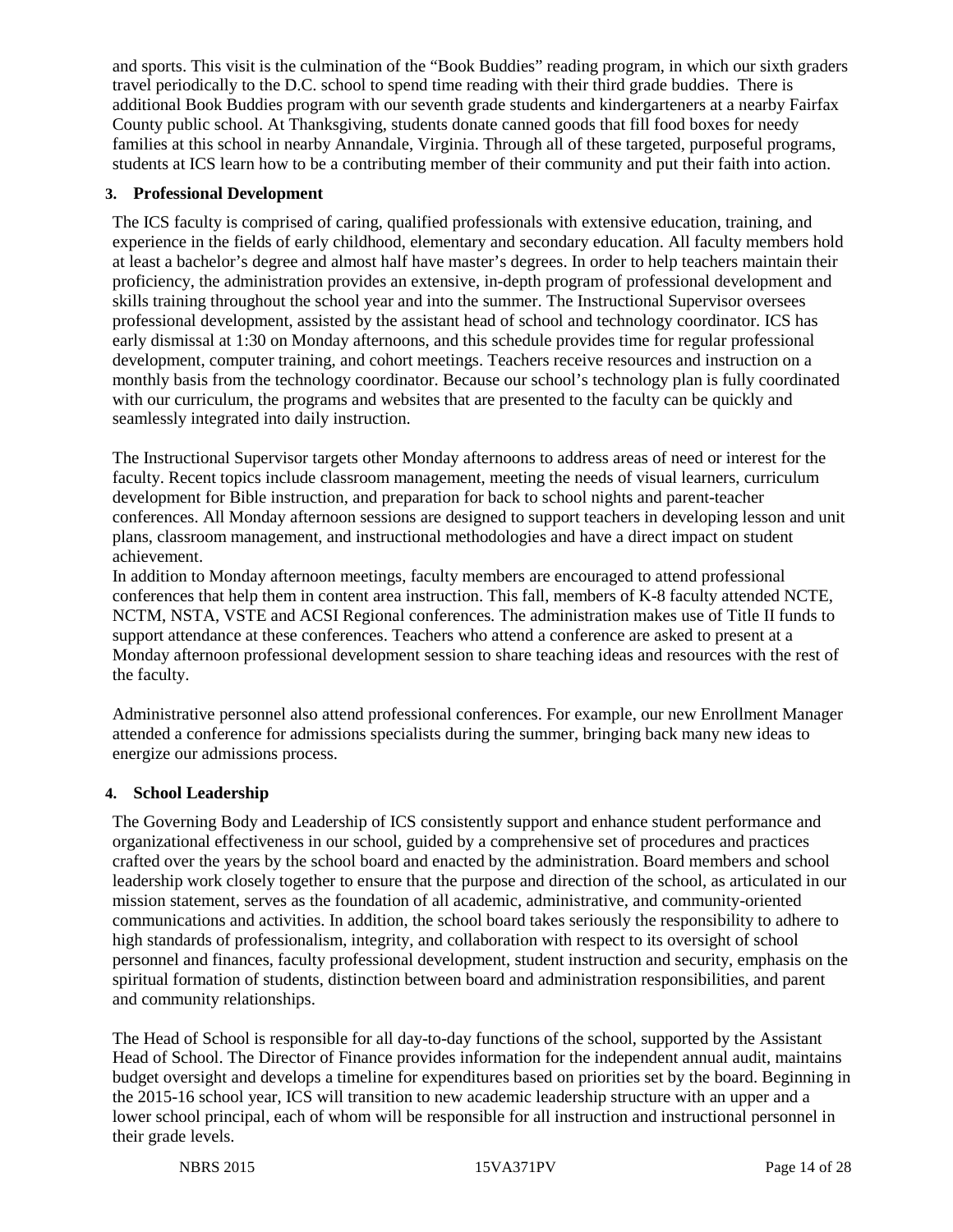The reorganization of the academic leadership team is one example of ways the school uses programs and resources to improve student achievement. Newly developed positions for an upper and lower school principal were designed to provide enhanced oversight of instruction, increased support of professional development, and closer ties to students and parents. The proposed addition of a Curriculum Coordinator position will promote acquisition of the most current and relevant curriculum materials and provide assistance to teachers in connecting test results to classroom instruction. The Academic Support Team, reorganized in 2012, is comprised of educators trained to support students who demonstrate learning deficits or disabilities. In 2011, the school created a dedicated position of Enrichment Coordinator to meet the growing needs of the population of gifted and advanced students. The addition in 2014 of a third kindergarten class, and the establishment of a kindergarten wing and a new outdoor learning center all complement the early childhood instructional program and demonstrate Immanuel's commitment to student achievement beginning in the child's most formative years.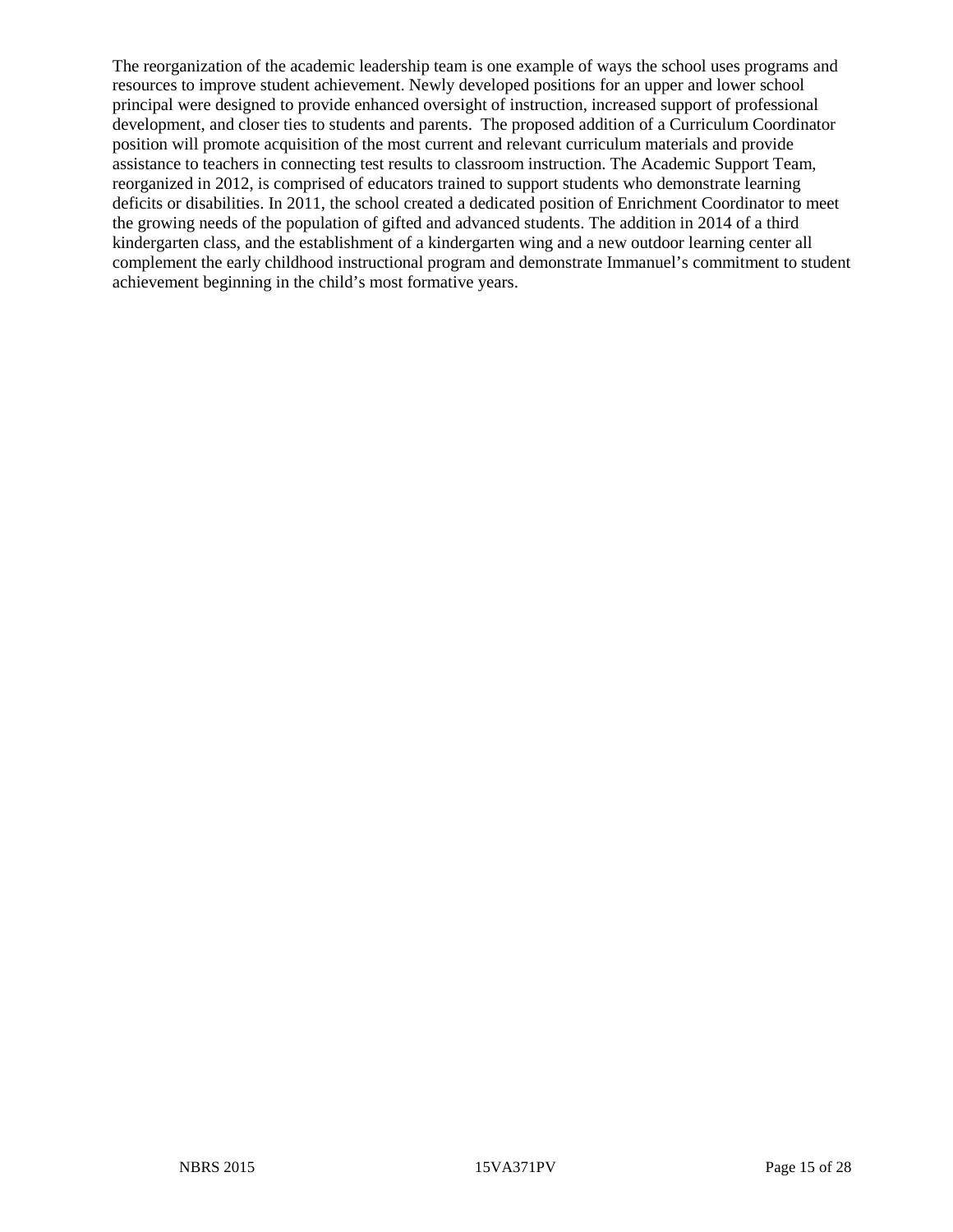# **PART VII - NON-PUBLIC SCHOOL INFORMATION**

*The purpose of this addendum is to obtain additional information from non-public schools as noted below.*

1. Non-public school association(s): Independent

Identify the religious or independent associations, if any, to which the school belongs. Select the primary association first.

- 2. Does the school have nonprofit, tax-exempt  $(501(c)(3))$  status? Yes  $\underline{X}$  No
- 3. What are the 2014-2015 tuition rates, by grade? (Do not include room, board, or fees.)

| Grade                    | <b>Amount</b> |  |  |
|--------------------------|---------------|--|--|
| K                        | \$8975        |  |  |
| $\mathbf{1}$             | \$8975        |  |  |
| $\overline{2}$           | \$8975        |  |  |
| $\overline{3}$           | \$8975        |  |  |
| $\overline{\mathcal{L}}$ | \$8975        |  |  |
| $\overline{5}$           | \$8975        |  |  |
| 6                        | \$9395        |  |  |
| $\overline{7}$           | \$9395        |  |  |
| 8                        | \$9395        |  |  |
| 9                        | \$0           |  |  |
| 10                       | \$0           |  |  |
| 11                       | \$0           |  |  |
| 12                       | \$0           |  |  |

#### **2014-2015 Tuition**

|    | 4. What is the educational cost per student?<br>(School budget divided by enrollment)                  |        |
|----|--------------------------------------------------------------------------------------------------------|--------|
| 5. | What is the average financial aid per student?                                                         | \$3154 |
| 6. | What percentage of the annual budget is devoted to<br>scholarship assistance and/or tuition reduction? | 12%    |
| 7. | What percentage of the student body receives<br>scholarship assistance, including tuition reduction?   |        |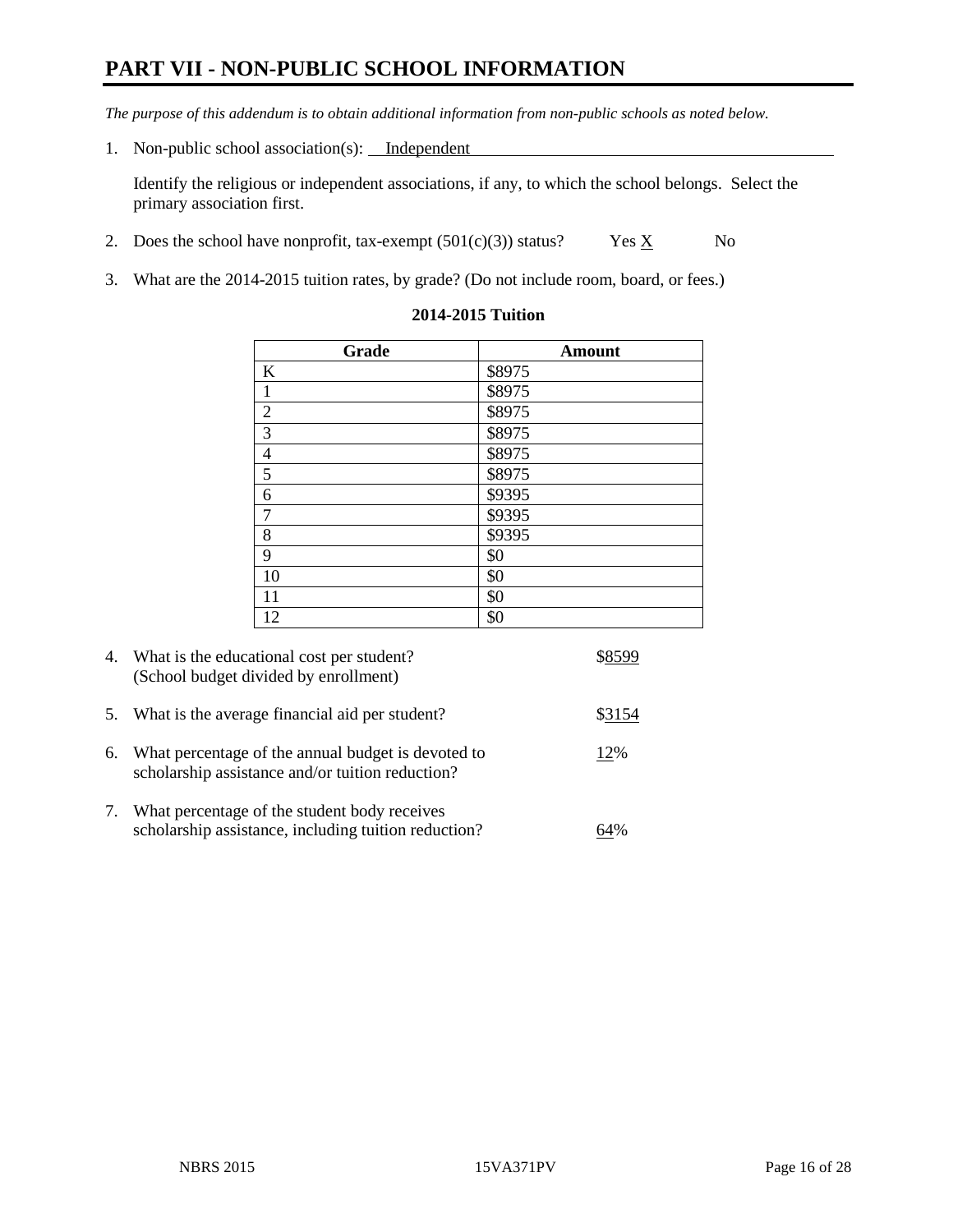| <b>Subject: Math</b>                                    | <b>Test:</b> Terra Nova 3/Stanford Achievement |
|---------------------------------------------------------|------------------------------------------------|
|                                                         | Series                                         |
| <b>Grade:</b> 3                                         | <b>Edition/Publication Year: 2011</b>          |
| <b>Publisher:</b> Terra Nova 3:McGraw-Hill/SAT: Pearson | Scores are reported here as: Percentiles       |

| School Year                                   | 2013-2014      | 2012-2013      | 2011-2012      | 2010-2011      | 2009-2010      |
|-----------------------------------------------|----------------|----------------|----------------|----------------|----------------|
| Testing month                                 | Apr            | Apr            | Apr            | May            | Apr            |
| <b>SCHOOL SCORES</b>                          |                |                |                |                |                |
| Average Score                                 | 92             | 88             | 89             | 92             | 90             |
| Number of students tested                     | 37             | 29             | 39             | 41             | 46             |
| Percent of total students tested              | 100            | 100            | 100            | 100            | 100            |
| Number of students<br>alternatively assessed  |                |                |                |                |                |
| Percent of students<br>alternatively assessed | $\overline{0}$ | $\overline{0}$ | $\overline{0}$ | $\overline{0}$ | $\overline{0}$ |
| <b>SUBGROUP SCORES</b>                        |                |                |                |                |                |
| 1. N/A                                        |                |                |                |                |                |
| Average Score                                 |                |                |                |                |                |
| Number of students tested                     |                |                |                |                |                |
| 2. N/A                                        |                |                |                |                |                |
| Average Score                                 |                |                |                |                |                |
| Number of students tested                     |                |                |                |                |                |
| 3. N/A                                        |                |                |                |                |                |
| <b>Average Score</b>                          |                |                |                |                |                |
| Number of students tested                     |                |                |                |                |                |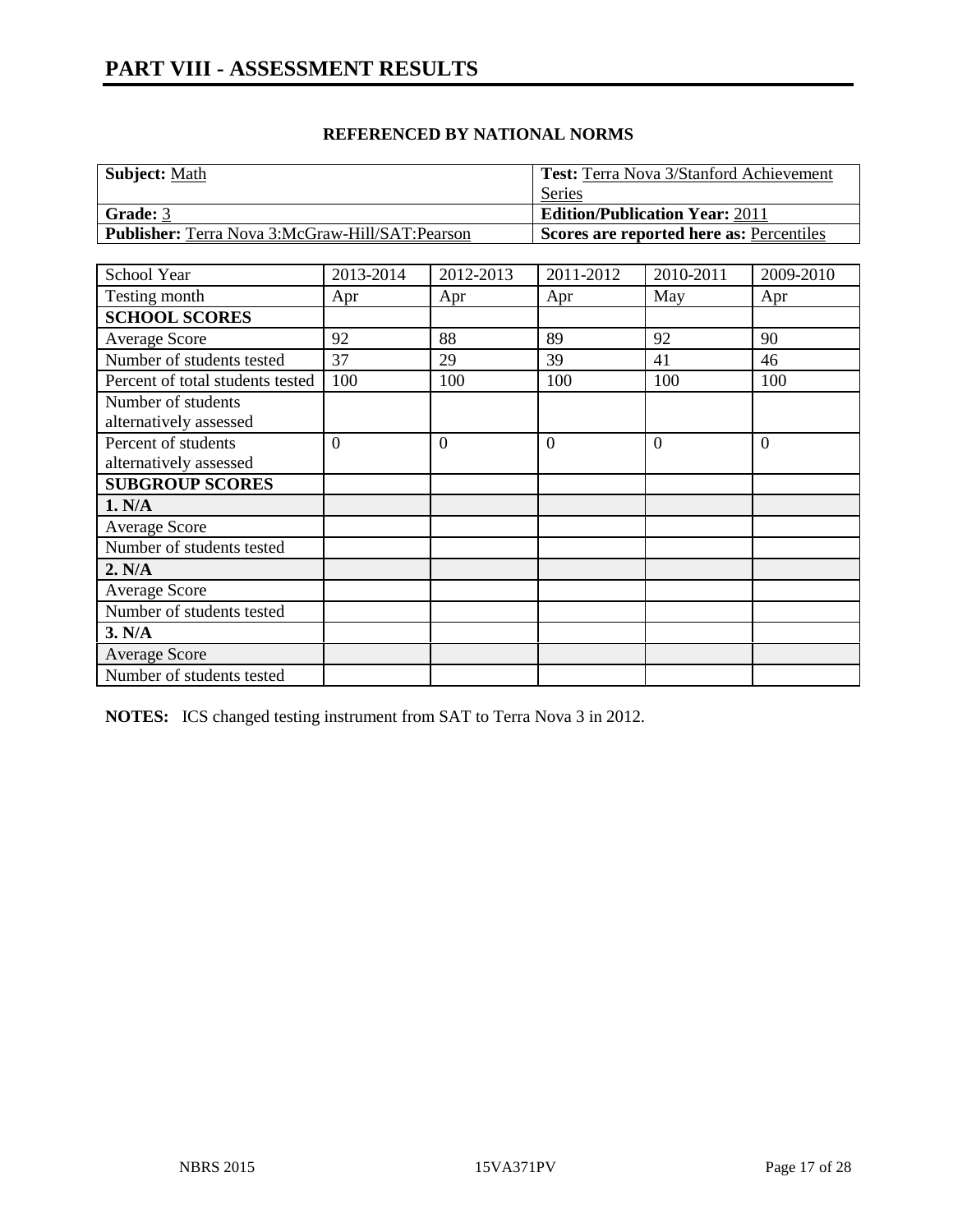| <b>Subject: Math</b>                                   | <b>Test:</b> Terra Nova 3/Stanford Achievement  |
|--------------------------------------------------------|-------------------------------------------------|
|                                                        | Series                                          |
| <b>Grade: 4</b>                                        | <b>Edition/Publication Year: 2011</b>           |
| <b>Publisher:</b> Terra Nova 3:McGraw Hill/SAT:Pearson | <b>Scores are reported here as: Percentiles</b> |

| School Year                                   | 2013-2014 | 2012-2013      | 2011-2012      | 2010-2011 | 2009-2010 |
|-----------------------------------------------|-----------|----------------|----------------|-----------|-----------|
| Testing month                                 | Apr       | Apr            | Apr            | May       | Apr       |
| <b>SCHOOL SCORES</b>                          |           |                |                |           |           |
| Average Score                                 | 82        | 76             | 70             | 84        | 81        |
| Number of students tested                     | 32        | 37             | 41             | 46        | 39        |
| Percent of total students tested              | 100       | 100            | 100            | 100       | 100       |
| Number of students<br>alternatively assessed  |           |                |                |           |           |
| Percent of students<br>alternatively assessed | $\theta$  | $\overline{0}$ | $\overline{0}$ | $\Omega$  | $\theta$  |
| <b>SUBGROUP SCORES</b>                        |           |                |                |           |           |
| 1. N/A                                        |           |                |                |           |           |
| Average Score                                 |           |                |                |           |           |
| Number of students tested                     |           |                |                |           |           |
| 2. N/A                                        |           |                |                |           |           |
| <b>Average Score</b>                          |           |                |                |           |           |
| Number of students tested                     |           |                |                |           |           |
| 3. N/A                                        |           |                |                |           |           |
| <b>Average Score</b>                          |           |                |                |           |           |
| Number of students tested                     |           |                |                |           |           |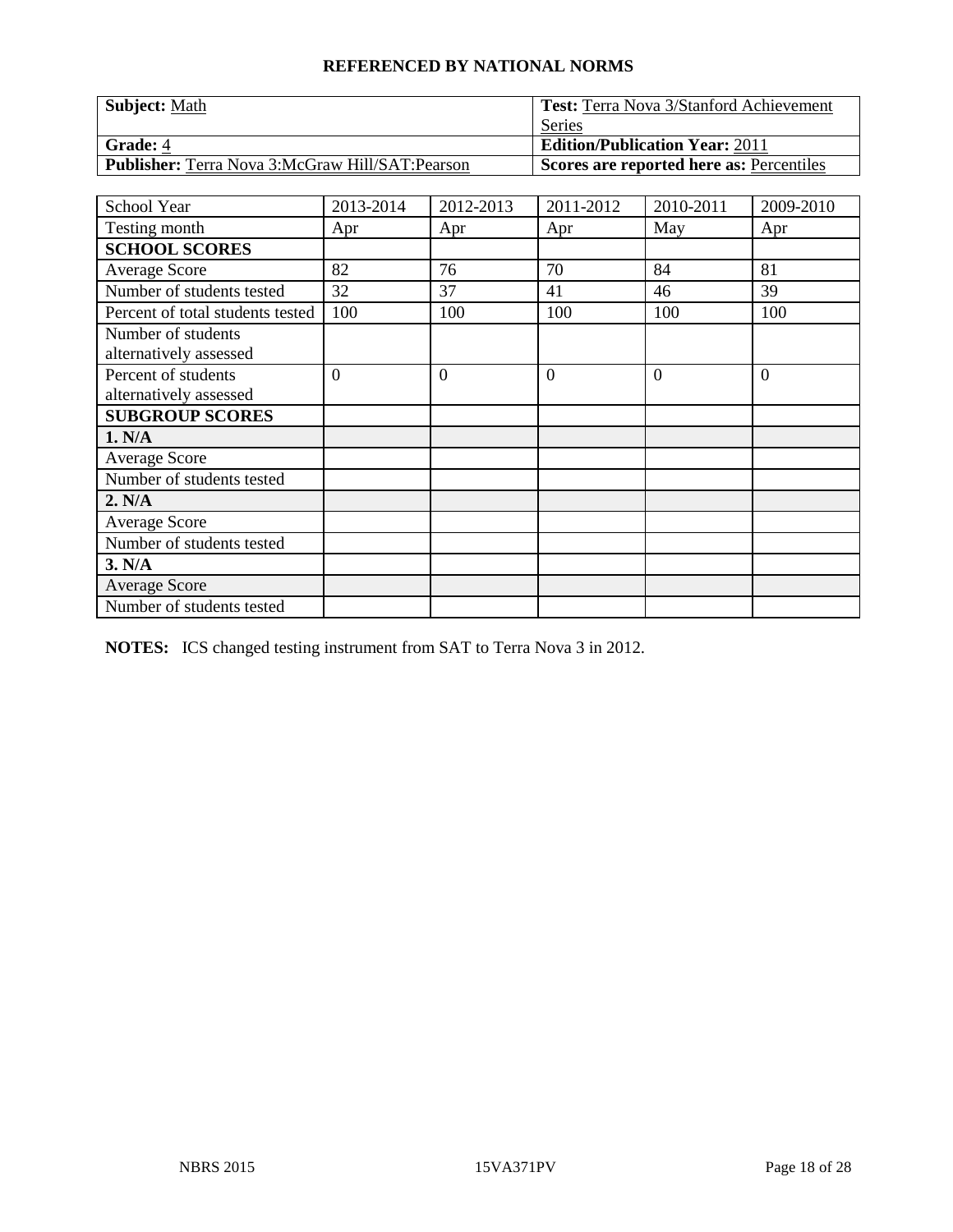| <b>Subject: Math</b>                                   | <b>Test:</b> Terra Nova 3/Stanford Achievement  |
|--------------------------------------------------------|-------------------------------------------------|
|                                                        | Series                                          |
| <b>Grade:</b> 5                                        | <b>Edition/Publication Year: 2011</b>           |
| <b>Publisher:</b> Terra Nova 3:McGraw Hill/SAT:Pearson | <b>Scores are reported here as: Percentiles</b> |

| School Year                                   | 2013-2014 | 2012-2013      | 2011-2012      | 2010-2011 | 2009-2010 |
|-----------------------------------------------|-----------|----------------|----------------|-----------|-----------|
| Testing month                                 | Apr       | Apr            | Apr            | May       | Apr       |
| <b>SCHOOL SCORES</b>                          |           |                |                |           |           |
| <b>Average Score</b>                          | 80        | 73             | 74             | 88        | 89        |
| Number of students tested                     | 32        | 40             | 44             | 40        | 49        |
| Percent of total students tested              | 100       | 100            | 100            | 100       | 100       |
| Number of students<br>alternatively assessed  |           |                |                |           |           |
| Percent of students<br>alternatively assessed | $\theta$  | $\overline{0}$ | $\overline{0}$ | $\Omega$  | $\theta$  |
| <b>SUBGROUP SCORES</b>                        |           |                |                |           |           |
| 1. N/A                                        |           |                |                |           |           |
| <b>Average Score</b>                          |           |                |                |           |           |
| Number of students tested                     |           |                |                |           |           |
| 2. N/A                                        |           |                |                |           |           |
| <b>Average Score</b>                          |           |                |                |           |           |
| Number of students tested                     |           |                |                |           |           |
| 3. N/A                                        |           |                |                |           |           |
| <b>Average Score</b>                          |           |                |                |           |           |
| Number of students tested                     |           |                |                |           |           |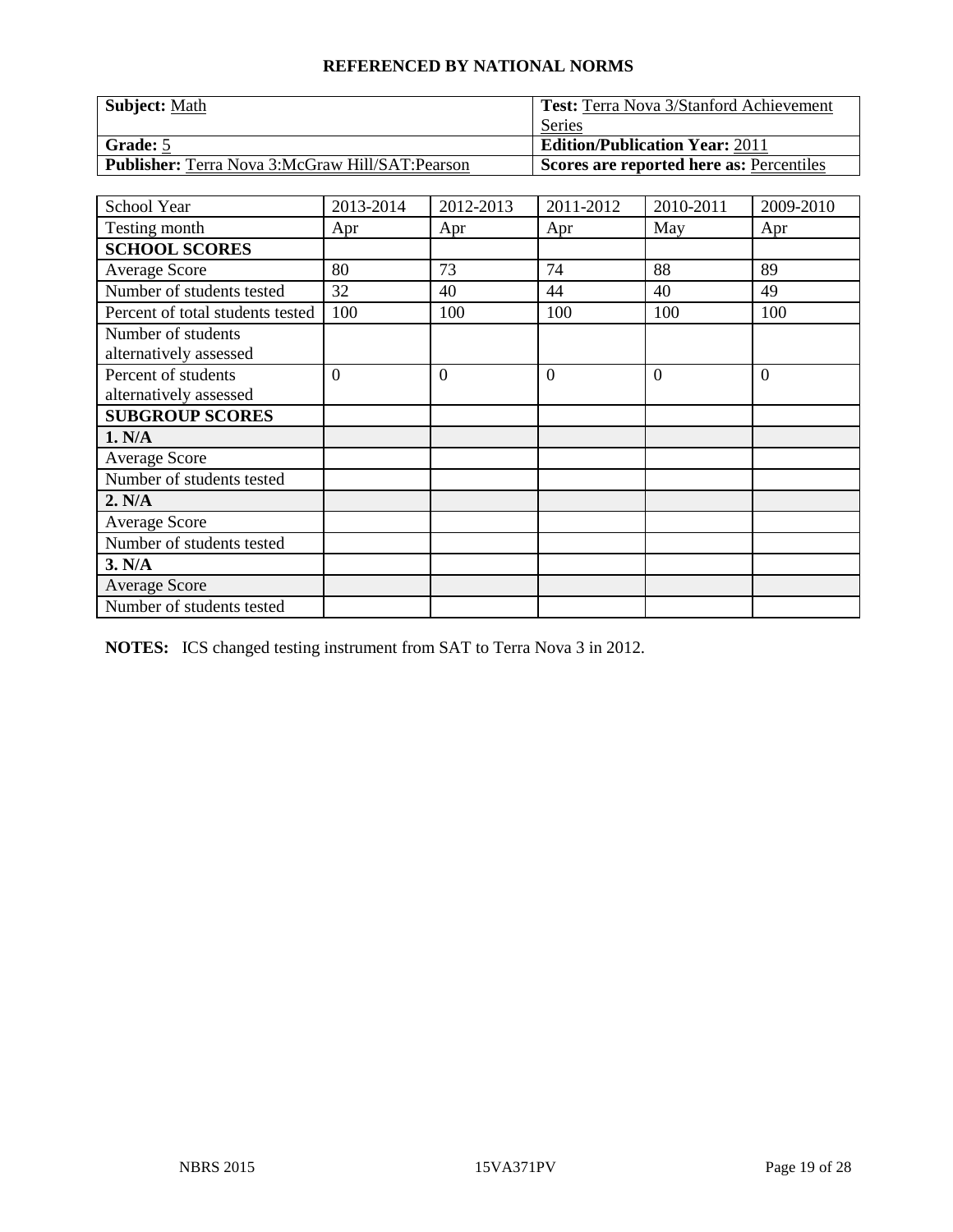| <b>Subject: Math</b>                                   | <b>Test:</b> Terra Nova 3/Stanford Achievement  |
|--------------------------------------------------------|-------------------------------------------------|
|                                                        | Series                                          |
| <b>Grade:</b> 6                                        | <b>Edition/Publication Year: 2011</b>           |
| <b>Publisher:</b> Terra Nova 3:McGraw Hill/SAT:Pearson | <b>Scores are reported here as: Percentiles</b> |

| School Year                                   | 2013-2014      | 2012-2013      | 2011-2012 | 2010-2011 | 2009-2010 |
|-----------------------------------------------|----------------|----------------|-----------|-----------|-----------|
| Testing month                                 | Apr            | Apr            | Apr       | May       | Apr       |
| <b>SCHOOL SCORES</b>                          |                |                |           |           |           |
| <b>Average Score</b>                          | 78             | 77             | 81        | 87        | 84        |
| Number of students tested                     | 41             | 44             | 42        | 46        | 40        |
| Percent of total students tested              | 100            | 100            | 100       | 100       | 100       |
| Number of students<br>alternatively assessed  |                |                |           |           |           |
| Percent of students<br>alternatively assessed | $\overline{0}$ | $\overline{0}$ | $\theta$  | $\Omega$  | $\theta$  |
| <b>SUBGROUP SCORES</b>                        |                |                |           |           |           |
| 1. N/A                                        |                |                |           |           |           |
| Average Score                                 |                |                |           |           |           |
| Number of students tested                     |                |                |           |           |           |
| 2. N/A                                        |                |                |           |           |           |
| <b>Average Score</b>                          |                |                |           |           |           |
| Number of students tested                     |                |                |           |           |           |
| 3. N/A                                        |                |                |           |           |           |
| <b>Average Score</b>                          |                |                |           |           |           |
| Number of students tested                     |                |                |           |           |           |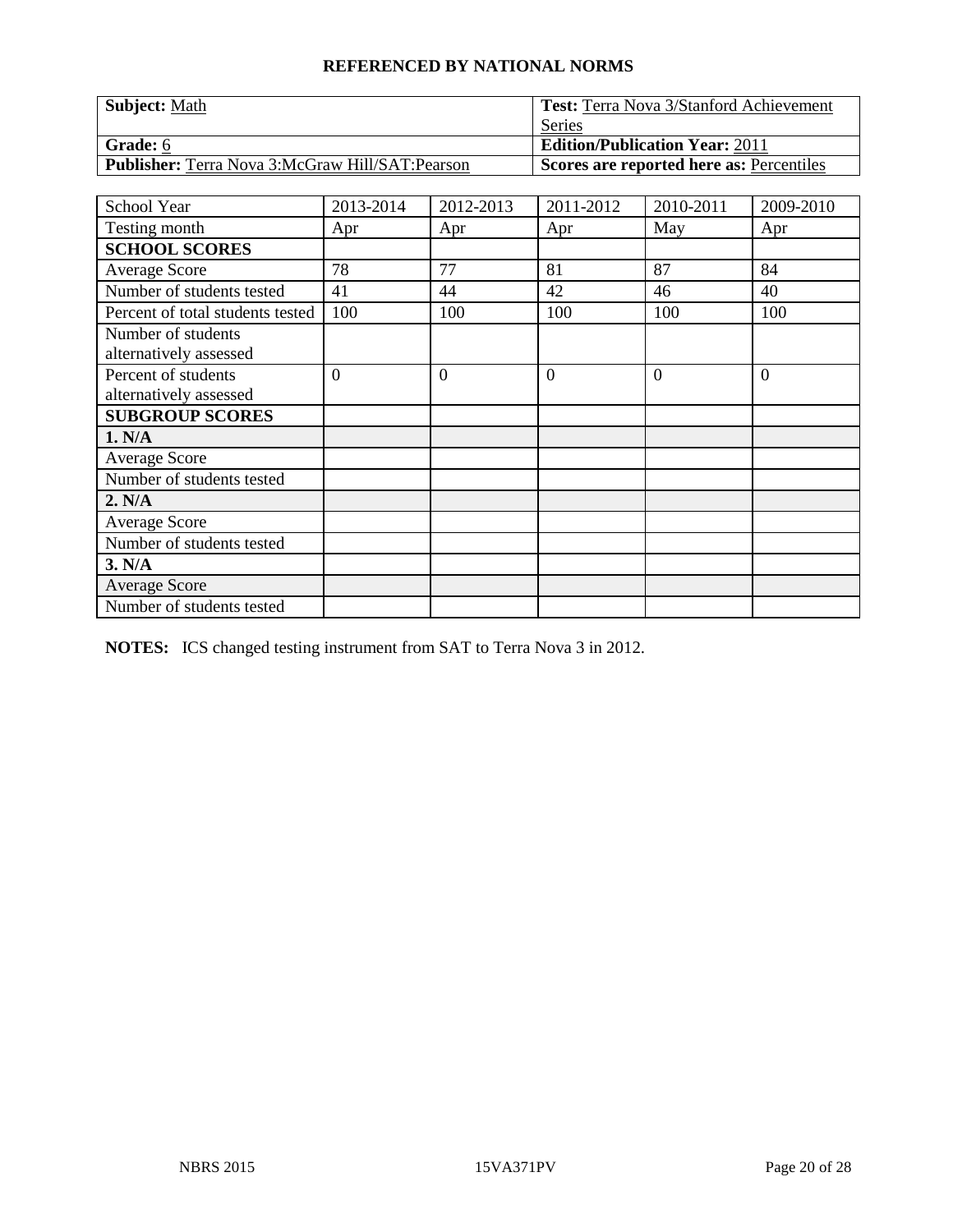| <b>Subject: Math</b>                                   | <b>Test:</b> Terra Nova 3/Stanford Achievement  |
|--------------------------------------------------------|-------------------------------------------------|
|                                                        | Series                                          |
| Grade: 7                                               | <b>Edition/Publication Year: 2011</b>           |
| <b>Publisher:</b> Terra Nova 3:McGraw Hill/SAT:Pearson | <b>Scores are reported here as: Percentiles</b> |

| School Year                                   | 2013-2014 | 2012-2013      | 2011-2012      | 2010-2011 | 2009-2010 |
|-----------------------------------------------|-----------|----------------|----------------|-----------|-----------|
| Testing month                                 | Apr       | Apr            | Apr            | May       | Apr       |
| <b>SCHOOL SCORES</b>                          |           |                |                |           |           |
| <b>Average Score</b>                          | 88        | 89             | 89             | 85        | 89        |
| Number of students tested                     | 44        | 41             | 37             | 38        | 49        |
| Percent of total students tested              | 100       | 100            | 100            | 100       | 100       |
| Number of students<br>alternatively assessed  |           |                |                |           |           |
| Percent of students<br>alternatively assessed | $\theta$  | $\overline{0}$ | $\overline{0}$ | $\Omega$  | $\theta$  |
| <b>SUBGROUP SCORES</b>                        |           |                |                |           |           |
| 1. N/A                                        |           |                |                |           |           |
| <b>Average Score</b>                          |           |                |                |           |           |
| Number of students tested                     |           |                |                |           |           |
| 2. N/A                                        |           |                |                |           |           |
| <b>Average Score</b>                          |           |                |                |           |           |
| Number of students tested                     |           |                |                |           |           |
| 3. N/A                                        |           |                |                |           |           |
| <b>Average Score</b>                          |           |                |                |           |           |
| Number of students tested                     |           |                |                |           |           |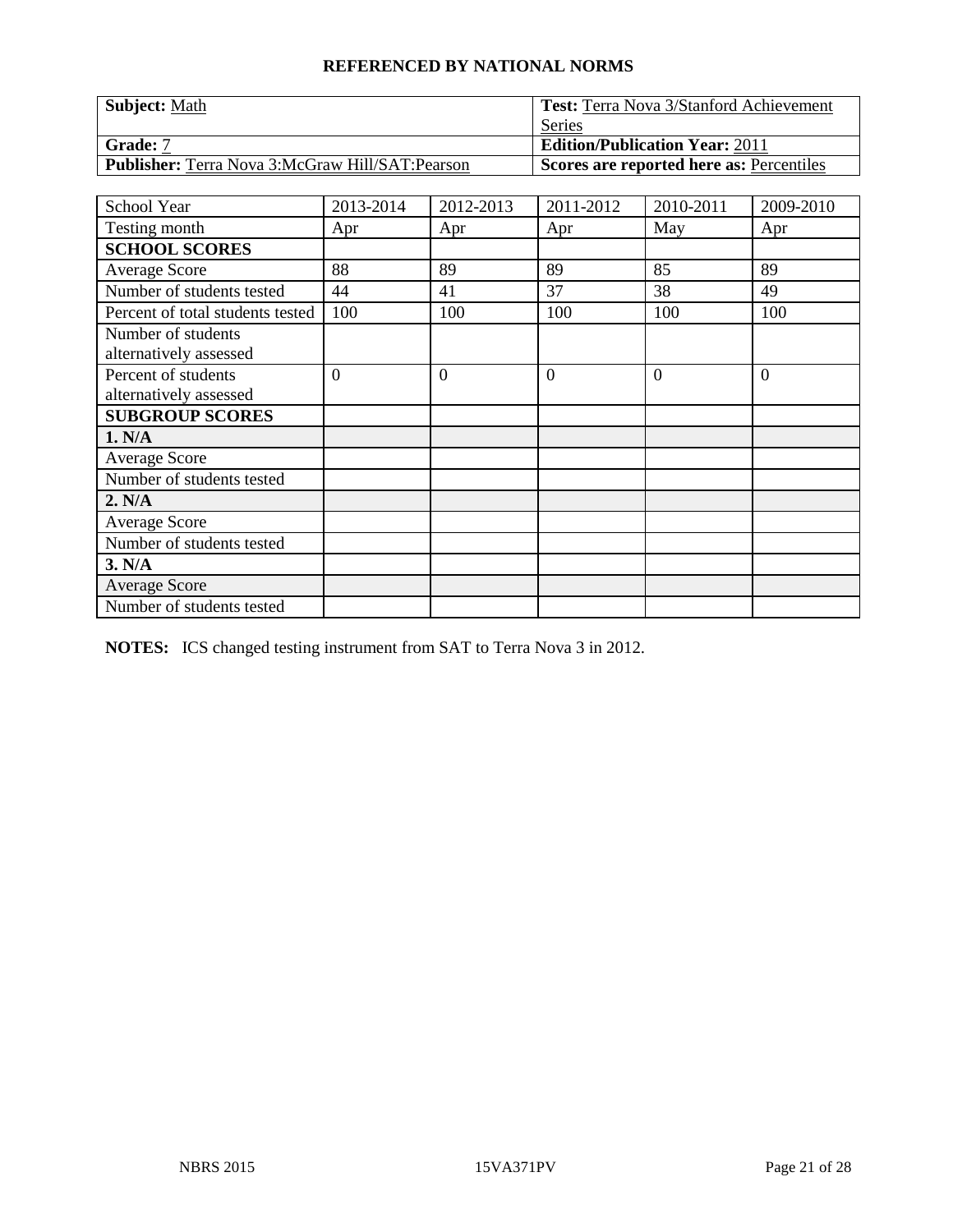| <b>Subject: Math</b>                                   | Test: Terra Nova 3/Stanford Achievement  |  |  |
|--------------------------------------------------------|------------------------------------------|--|--|
|                                                        | Series                                   |  |  |
| Grade: 8                                               | <b>Edition/Publication Year: 2011</b>    |  |  |
| <b>Publisher:</b> Terra Nova 3:McGraw Hill/SAT:Pearson | Scores are reported here as: Percentiles |  |  |

| School Year                                   | 2013-2014 | 2012-2013      | 2011-2012      | 2010-2011 | 2009-2010 |
|-----------------------------------------------|-----------|----------------|----------------|-----------|-----------|
| Testing month                                 | Apr       | Apr            | Apr            | May       | Apr       |
| <b>SCHOOL SCORES</b>                          |           |                |                |           |           |
| <b>Average Score</b>                          | 90        | 85             | 84             | 88        | 84        |
| Number of students tested                     | 38        | 37             | 36             | 46        | 36        |
| Percent of total students tested              | 100       | 100            | 100            | 100       | 100       |
| Number of students<br>alternatively assessed  |           |                |                |           |           |
| Percent of students<br>alternatively assessed | $\theta$  | $\overline{0}$ | $\overline{0}$ | $\Omega$  | $\theta$  |
| <b>SUBGROUP SCORES</b>                        |           |                |                |           |           |
| 1. N/A                                        |           |                |                |           |           |
| <b>Average Score</b>                          |           |                |                |           |           |
| Number of students tested                     |           |                |                |           |           |
| 2. N/A                                        |           |                |                |           |           |
| <b>Average Score</b>                          |           |                |                |           |           |
| Number of students tested                     |           |                |                |           |           |
| 3. N/A                                        |           |                |                |           |           |
| <b>Average Score</b>                          |           |                |                |           |           |
| Number of students tested                     |           |                |                |           |           |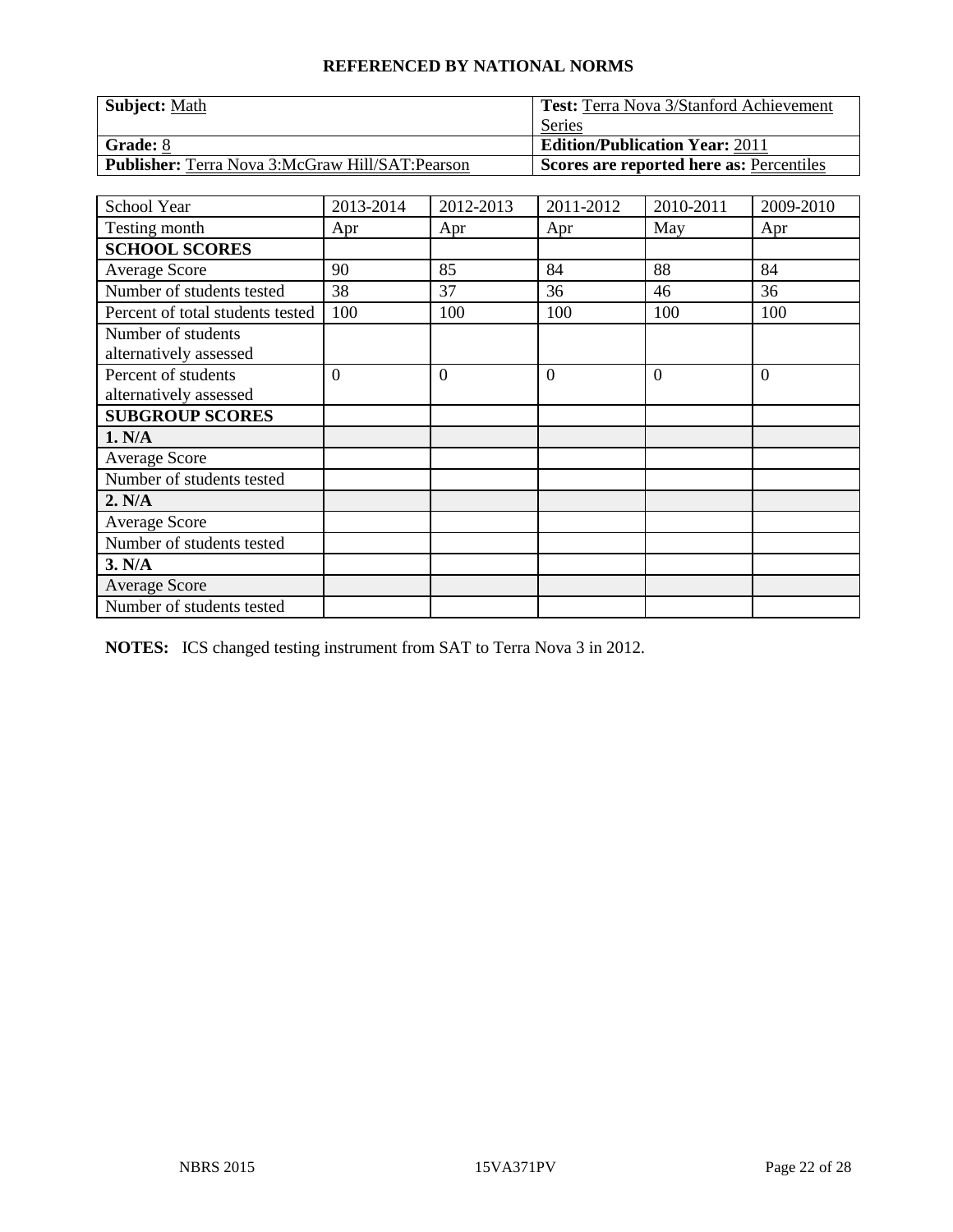| <b>Subject:</b> Reading/ELA                            | <b>Test:</b> Terra Nova 3/Stanford Achievement |  |  |
|--------------------------------------------------------|------------------------------------------------|--|--|
|                                                        | Series                                         |  |  |
| Grade: 3                                               | <b>Edition/Publication Year: 2011</b>          |  |  |
| <b>Publisher:</b> Terra Nova 3:McGraw Hill/SAT:Pearson | Scores are reported here as: Percentiles       |  |  |

| School Year                                   | 2013-2014 | 2012-2013      | 2011-2012      | 2010-2011 | 2009-2010 |
|-----------------------------------------------|-----------|----------------|----------------|-----------|-----------|
| Testing month                                 | Apr       | Apr            | Apr            | May       | Apr       |
| <b>SCHOOL SCORES</b>                          |           |                |                |           |           |
| <b>Average Score</b>                          | 84        | 83             | 85             | 84        | 86        |
| Number of students tested                     | 37        | 29             | 39             | 41        | 46        |
| Percent of total students tested              | 100       | 100            | 100            | 100       | 100       |
| Number of students<br>alternatively assessed  |           |                |                |           |           |
| Percent of students<br>alternatively assessed | $\theta$  | $\overline{0}$ | $\overline{0}$ | $\Omega$  | $\theta$  |
| <b>SUBGROUP SCORES</b>                        |           |                |                |           |           |
| 1. N/A                                        |           |                |                |           |           |
| <b>Average Score</b>                          |           |                |                |           |           |
| Number of students tested                     |           |                |                |           |           |
| 2. N/A                                        |           |                |                |           |           |
| <b>Average Score</b>                          |           |                |                |           |           |
| Number of students tested                     |           |                |                |           |           |
| 3. N/A                                        |           |                |                |           |           |
| <b>Average Score</b>                          |           |                |                |           |           |
| Number of students tested                     |           |                |                |           |           |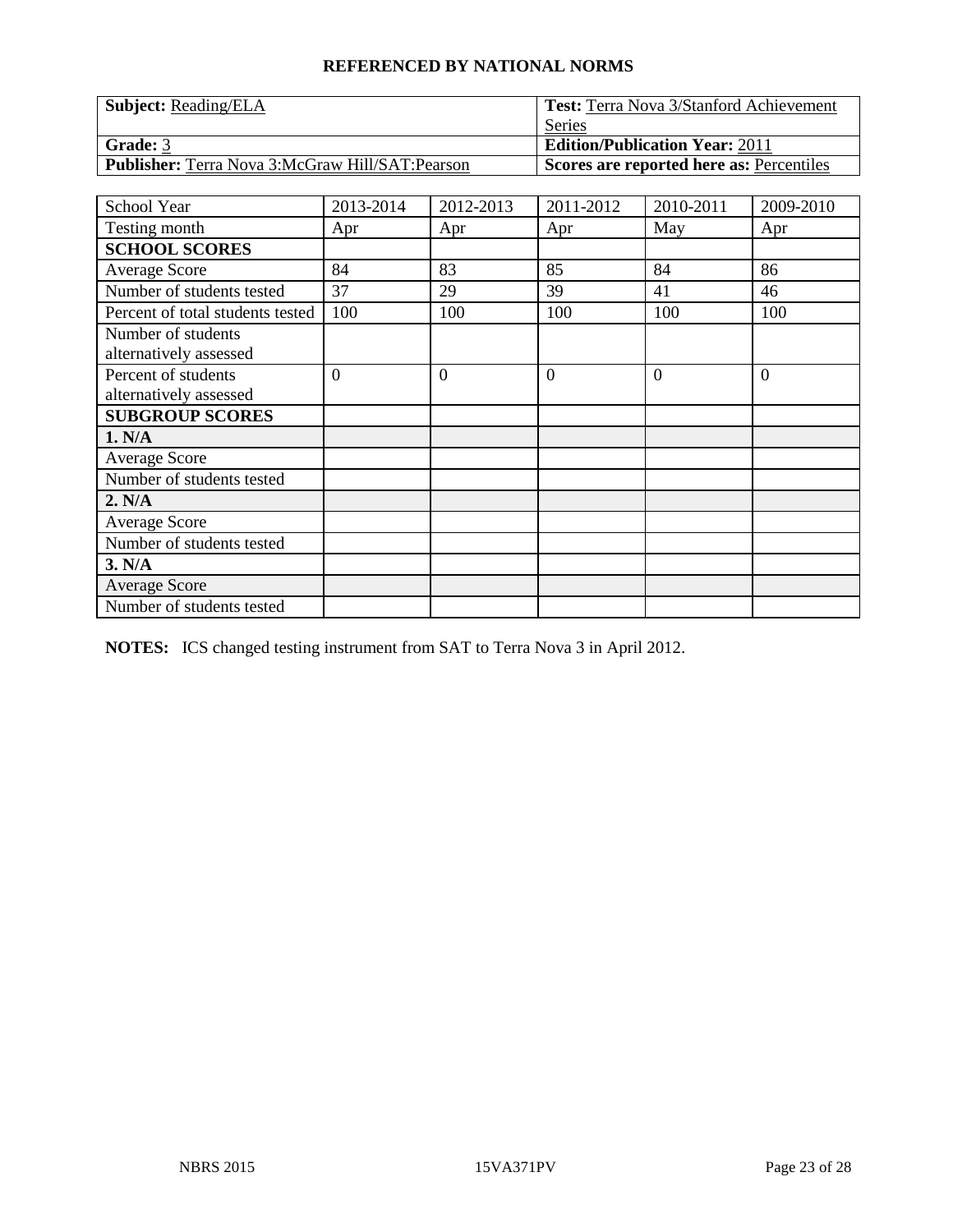| <b>Subject:</b> Reading/ELA                            | <b>Test:</b> Terra Nova 3/Stanford Achievement |  |  |
|--------------------------------------------------------|------------------------------------------------|--|--|
|                                                        | Series                                         |  |  |
| <b>Grade: 4</b>                                        | <b>Edition/Publication Year: 2011</b>          |  |  |
| <b>Publisher:</b> Terra Nova 3:McGraw Hill/SAT:Pearson | Scores are reported here as: Percentiles       |  |  |

| School Year                                   | 2013-2014 | 2012-2013      | 2011-2012      | 2010-2011 | 2009-2010 |
|-----------------------------------------------|-----------|----------------|----------------|-----------|-----------|
| Testing month                                 | Apr       | Apr            | Apr            | May       | Apr       |
| <b>SCHOOL SCORES</b>                          |           |                |                |           |           |
| <b>Average Score</b>                          | 84        | 79             | 78             | 84        | 86        |
| Number of students tested                     | 32        | 37             | 41             | 46        | 39        |
| Percent of total students tested              | 100       | 100            | 100            | 100       | 100       |
| Number of students<br>alternatively assessed  |           |                |                |           |           |
| Percent of students<br>alternatively assessed | $\theta$  | $\overline{0}$ | $\overline{0}$ | $\Omega$  | $\theta$  |
| <b>SUBGROUP SCORES</b>                        |           |                |                |           |           |
| 1. N/A                                        |           |                |                |           |           |
| <b>Average Score</b>                          |           |                |                |           |           |
| Number of students tested                     |           |                |                |           |           |
| 2. N/A                                        |           |                |                |           |           |
| <b>Average Score</b>                          |           |                |                |           |           |
| Number of students tested                     |           |                |                |           |           |
| 3. N/A                                        |           |                |                |           |           |
| <b>Average Score</b>                          |           |                |                |           |           |
| Number of students tested                     |           |                |                |           |           |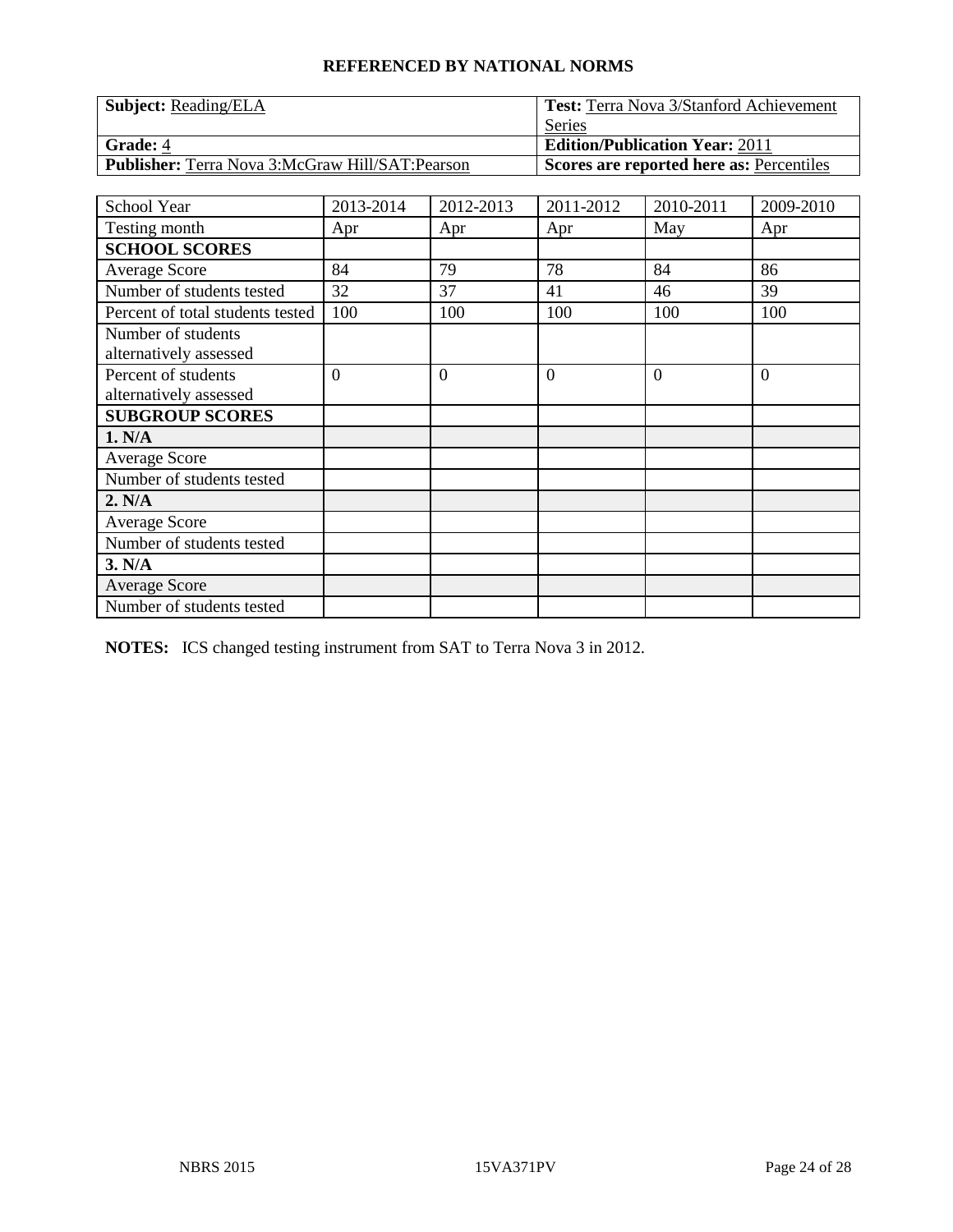| <b>Subject:</b> Reading/ELA                            | <b>Test:</b> Terra Nova 3/Stanford Achievement |  |  |
|--------------------------------------------------------|------------------------------------------------|--|--|
|                                                        | Series                                         |  |  |
| Grade: 5                                               | <b>Edition/Publication Year: 2011</b>          |  |  |
| <b>Publisher:</b> Terra Nova 3:McGraw Hill/SAT:Pearson | Scores are reported here as: Percentiles       |  |  |

| School Year                      | 2013-2014      | 2012-2013      | 2011-2012      | 2010-2011 | 2009-2010 |
|----------------------------------|----------------|----------------|----------------|-----------|-----------|
| Testing month                    | Apr            | Apr            | Apr            | May       | Apr       |
| <b>SCHOOL SCORES</b>             |                |                |                |           |           |
| <b>Average Score</b>             | 84             | 75             | 80             | 83        | 85        |
| Number of students tested        | 32             | 40             | 44             | 40        | 49        |
| Percent of total students tested | 100            | 100            | 100            | 100       | 100       |
| Number of students               |                |                |                |           |           |
| alternatively assessed           |                |                |                |           |           |
| Percent of students              | $\overline{0}$ | $\overline{0}$ | $\overline{0}$ | $\Omega$  | $\theta$  |
| alternatively assessed           |                |                |                |           |           |
| <b>SUBGROUP SCORES</b>           |                |                |                |           |           |
| 1. N/A                           |                |                |                |           |           |
| <b>Average Score</b>             |                |                |                |           |           |
| Number of students tested        |                |                |                |           |           |
| 2. N/A                           |                |                |                |           |           |
| <b>Average Score</b>             |                |                |                |           |           |
| Number of students tested        |                |                |                |           |           |
| 3. N/A                           |                |                |                |           |           |
| <b>Average Score</b>             |                |                |                |           |           |
| Number of students tested        |                |                |                |           |           |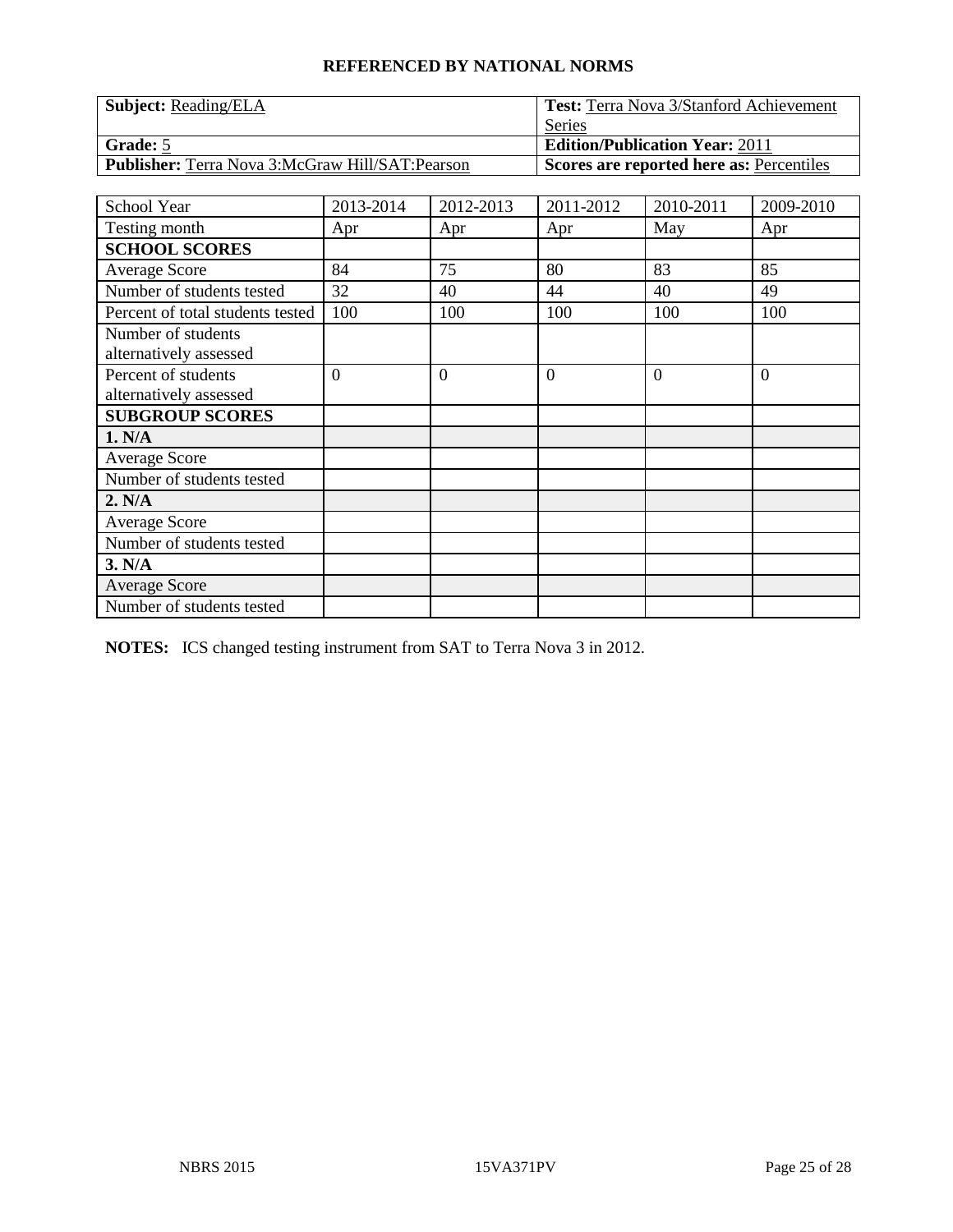| <b>Subject:</b> Reading/ELA                            | <b>Test:</b> Terra Nova 3/Stanford Achievement |  |  |
|--------------------------------------------------------|------------------------------------------------|--|--|
|                                                        | Series                                         |  |  |
| <b>Grade:</b> 6                                        | <b>Edition/Publication Year: 2011</b>          |  |  |
| <b>Publisher:</b> Terra Nova 3:McGraw Hill/SAT:Pearson | Scores are reported here as: Percentiles       |  |  |

| School Year                      | 2013-2014 | 2012-2013      | 2011-2012 | 2010-2011 | 2009-2010 |
|----------------------------------|-----------|----------------|-----------|-----------|-----------|
| Testing month                    | Apr       | Apr            | Apr       | May       | Apr       |
| <b>SCHOOL SCORES</b>             |           |                |           |           |           |
| <b>Average Score</b>             | 80        | 82             | 84        | 87        | 84        |
| Number of students tested        | 41        | 44             | 42        | 46        | 40        |
| Percent of total students tested | 100       | 100            | 100       | 100       | 100       |
| Number of students               |           |                |           |           |           |
| alternatively assessed           |           |                |           |           |           |
| Percent of students              | $\theta$  | $\overline{0}$ | $\theta$  | $\theta$  | $\theta$  |
| alternatively assessed           |           |                |           |           |           |
| <b>SUBGROUP SCORES</b>           |           |                |           |           |           |
| 1. N/A                           |           |                |           |           |           |
| <b>Average Score</b>             |           |                |           |           |           |
| Number of students tested        |           |                |           |           |           |
| 2. N/A                           |           |                |           |           |           |
| Average Score                    |           |                |           |           |           |
| Number of students tested        |           |                |           |           |           |
| 3. N/A                           |           |                |           |           |           |
| <b>Average Score</b>             |           |                |           |           |           |
| Number of students tested        |           |                |           |           |           |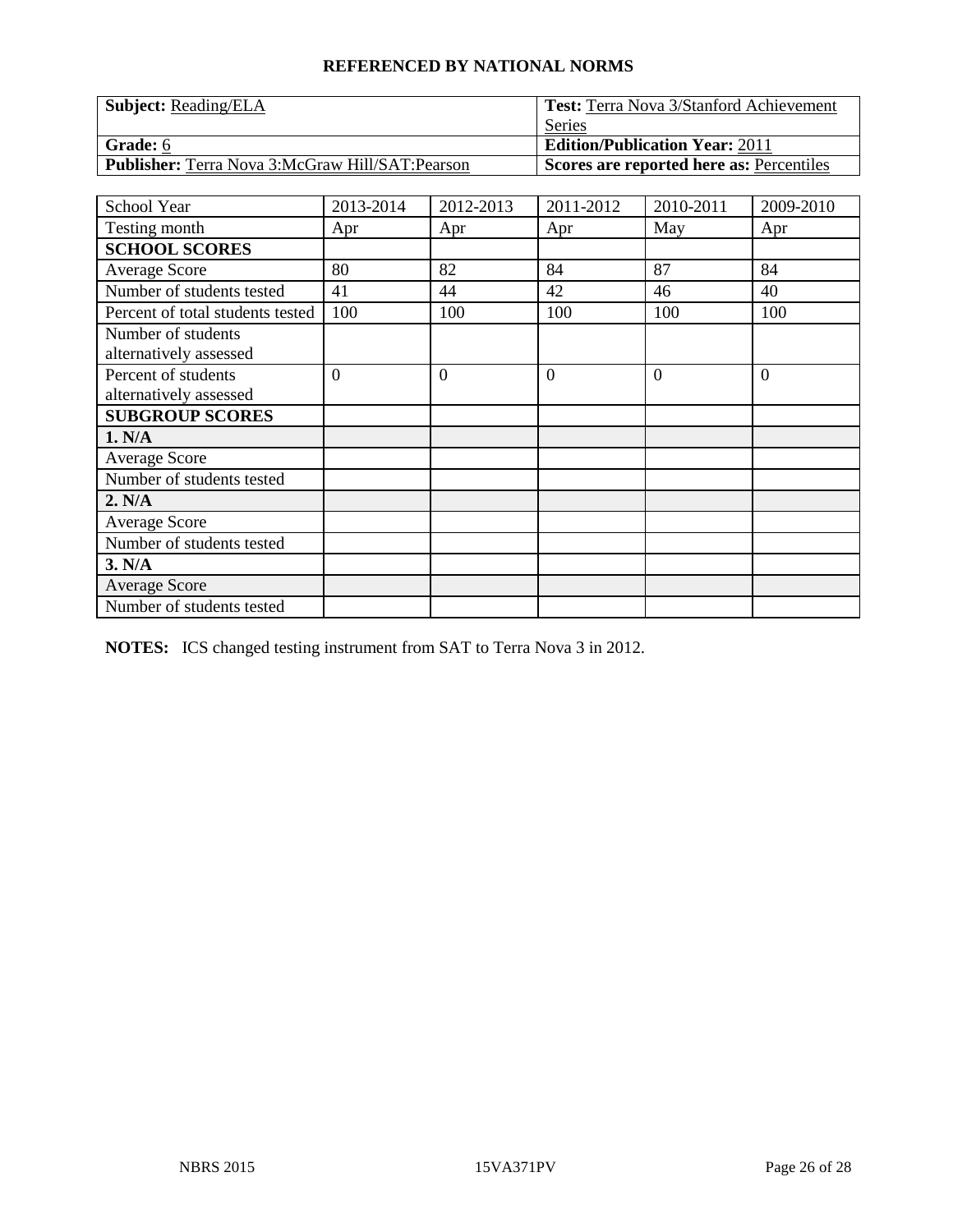| <b>Subject:</b> Reading/ELA                            | <b>Test:</b> Terra Nova 3/Stanford Achievement |  |  |
|--------------------------------------------------------|------------------------------------------------|--|--|
|                                                        | Series                                         |  |  |
| Grade: 7                                               | <b>Edition/Publication Year: 2011</b>          |  |  |
| <b>Publisher:</b> Terra Nova 3:McGraw Hill/SAT:Pearson | Scores are reported here as: Percentiles       |  |  |

| School Year                      | 2013-2014      | 2012-2013      | 2011-2012      | 2010-2011 | 2009-2010 |
|----------------------------------|----------------|----------------|----------------|-----------|-----------|
| Testing month                    | Apr            | Apr            | Apr            | May       | Apr       |
| <b>SCHOOL SCORES</b>             |                |                |                |           |           |
| <b>Average Score</b>             | 85             | 79             | 83             | 82        | 82        |
| Number of students tested        | 44             | 41             | 37             | 38        | 49        |
| Percent of total students tested | 100            | 100            | 100            | 100       | 100       |
| Number of students               |                |                |                |           |           |
| alternatively assessed           |                |                |                |           |           |
| Percent of students              | $\overline{0}$ | $\overline{0}$ | $\overline{0}$ | $\theta$  | $\theta$  |
| alternatively assessed           |                |                |                |           |           |
| <b>SUBGROUP SCORES</b>           |                |                |                |           |           |
| 1. N/A                           |                |                |                |           |           |
| <b>Average Score</b>             |                |                |                |           |           |
| Number of students tested        |                |                |                |           |           |
| 2. N/A                           |                |                |                |           |           |
| Average Score                    |                |                |                |           |           |
| Number of students tested        |                |                |                |           |           |
| 3. N/A                           |                |                |                |           |           |
| <b>Average Score</b>             |                |                |                |           |           |
| Number of students tested        |                |                |                |           |           |